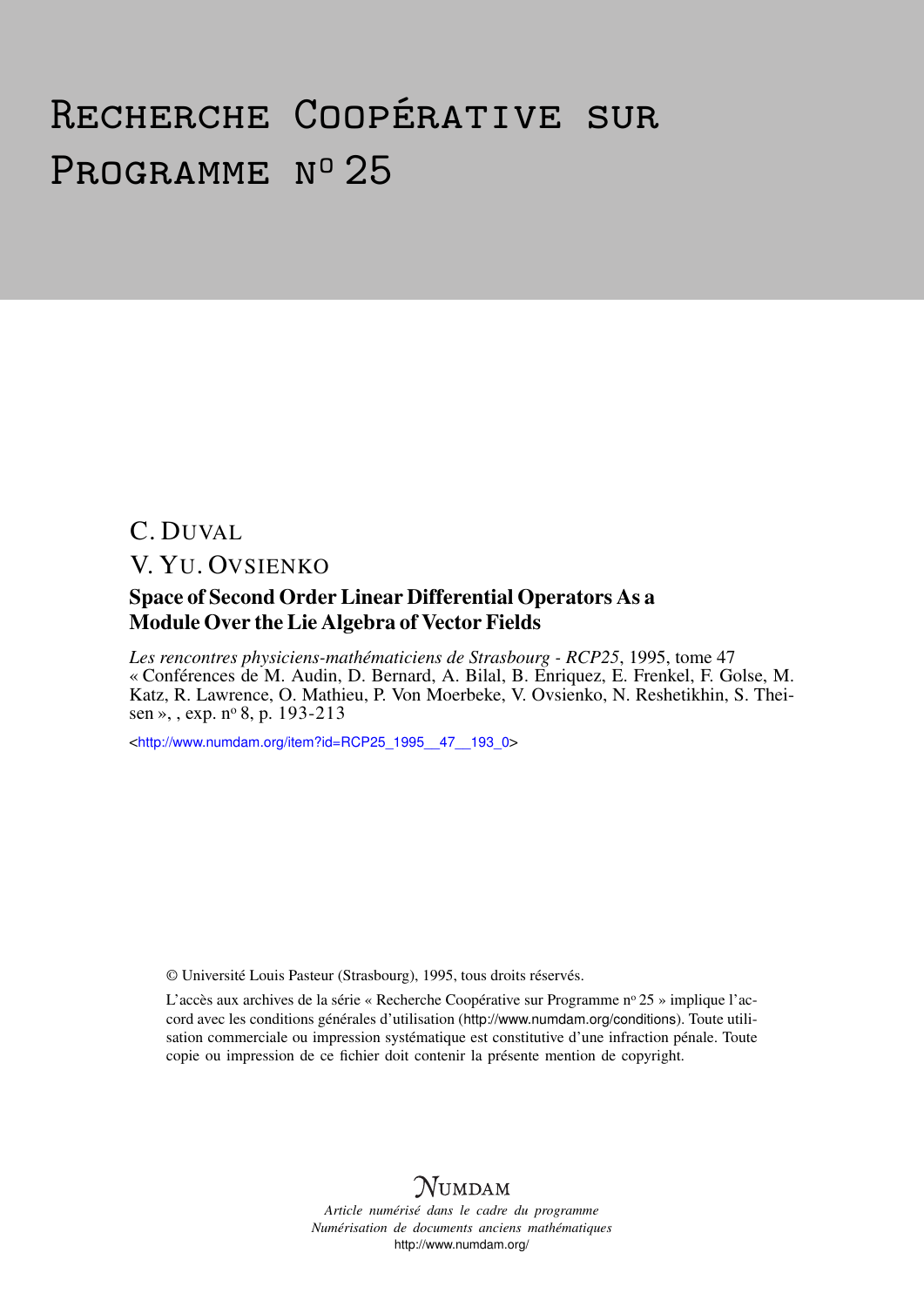## Space of second order linear differential operators as a module over the Lie algebra of vector fields

C. Duval

Université d'Aix-Marseille II and CPT-CNRS

V.Yu. Ovsienko CNRS, Centre de Physique Théorique \*

**Running head:** Second order differential operators

**Mailing address:** C. Duval & V. Ovsienko, CPT-CNRS, Luminy Case 907, F-13288 Marseille, Cedex 9 FRANCE

**Abstract:** The space of linear differential operators on a smooth manifold *M* has a natural one-parameter family of  $\text{Diff}(M)$  (and  $\text{Vect}(M)$ )-module structures, defined by their action on the space of tensor-densities. It is shown that, in the case of second order differential operators, the  $Vect(M)$ -module structures are equivalent for any degree of tensor-densities except for three critical values:  $\{0, \frac{1}{2}, 1\}$ . Second order analogue of the Lie derivative appears as an intertwining operator between the spaces of second order differential operators on tensor-densities.

<sup>\*</sup>CPT-CNRS, Luminy Case 907, F-13288 Marseille, Cedex 9 FRANCE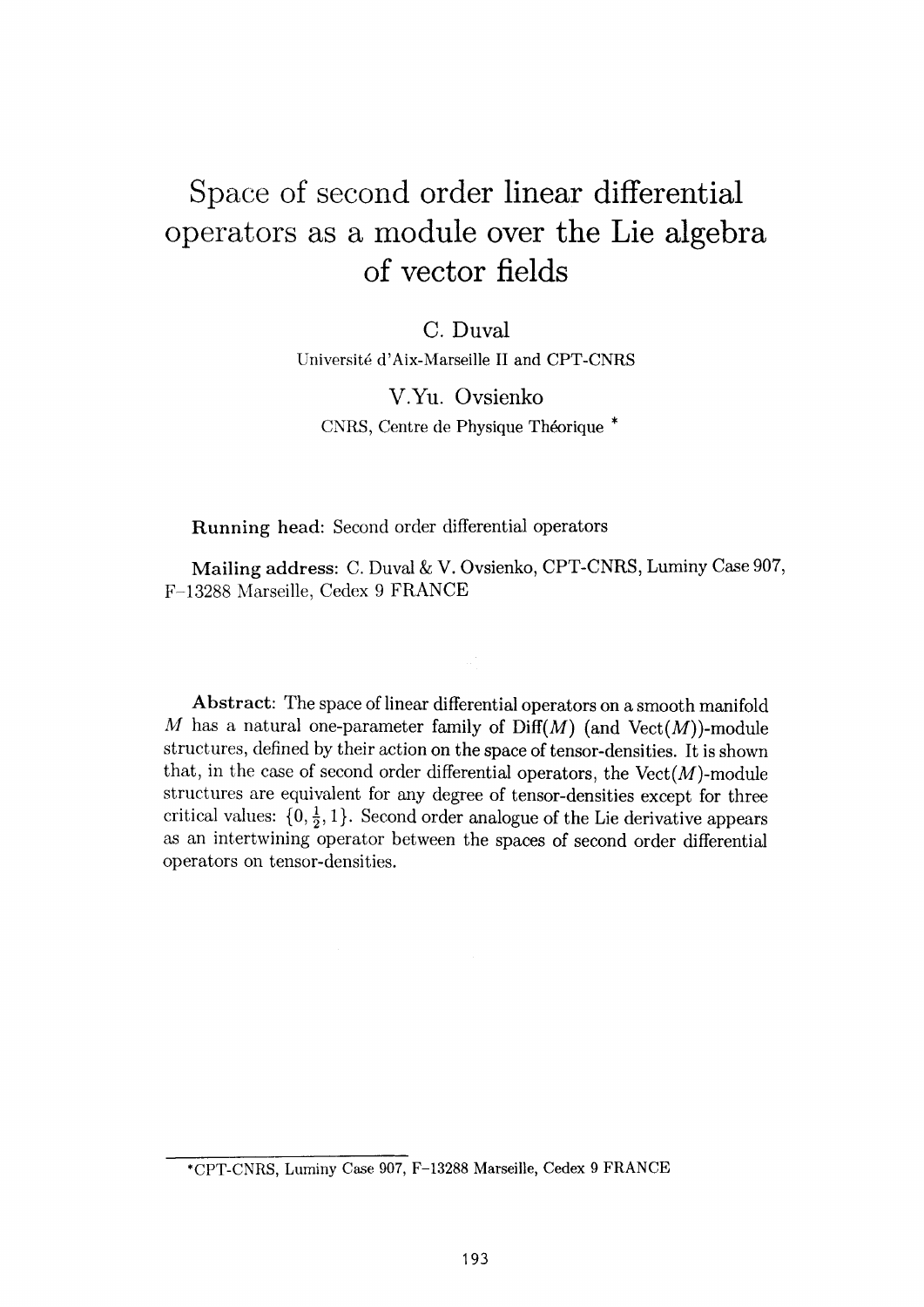## **1 Introduction: main problem**

Let *M* be an oriented manifold of dimension *n*. Consider the space  $\mathcal{D}^k(M)$ of  $k$ -th order linear differential operators on  $M$ . In local coordinates, such an operator is given by:

$$
A(\phi) = a_k^{i_1...i_k} \partial_{i_1} \dots \partial_{i_k} \phi + \dots + a_1^i \partial_i \phi + a_0 \phi \tag{1}
$$

where  $\partial_i = \frac{\partial}{\partial x^i}$  and  $a_k^{i_1...i_l}, \phi \in C^{\infty}(M)$  with  $l = 0,1,\ldots, k$ . (From now on we suppose a summation over repeated indices.)

The group Diff(M) of all diffeomorphisms of *M* and the Lie algebra Vect(M) of all smooth vector fields naturally act on the space  $\mathcal{D}^k(M)$ . Let  $G \in \text{Diff}(M)$ , then the action is defined by

$$
G(A):=G^{\ast-1}AG^{\ast}.
$$

A vector field  $\xi \in \text{Vect}(M)$  acts on differential operators by the commutator with the operator of Lie derivative:

$$
adL_{\xi}(A) := L_{\xi} \circ A - A \circ L_{\xi} \tag{2}
$$

It is interesting to take as arguments *tensor-densities* of degree  $\lambda$  instead of functions. This defines a family of  $\text{Diff}(M)$  and  $\text{Vect}(M)$ -module structures on  $\mathcal{D}^k(M)$  depending on  $\lambda$ .

Studying these module structures is a very important problem since a number of different examples naturally appear in differential geometry and mathematical physics (see below). To our knowledge, the classification problem of such module structures for different values of  $\lambda$  has never been considered (at least in the multidimensional case). In this paper we solve this problem for the space  $\mathcal{D}^2(M)$  of second order linear differential operators.

#### **1.1 Tensor-densities: definition**

Consider the determinant bundle  $\Lambda^n T M \to M$ . The group  $\mathbb{R}^*$  acts on the fibers by multiplication.

**Definition.** A homogeneous function of degree  $\lambda$  on the complement of the zero section,  $\Lambda^n TM \setminus M$ , of the determinant bundle:

$$
F(\kappa w) = \kappa^{\lambda} F(w)
$$

*is called tensor-density of degree*  $\lambda$  *on M.*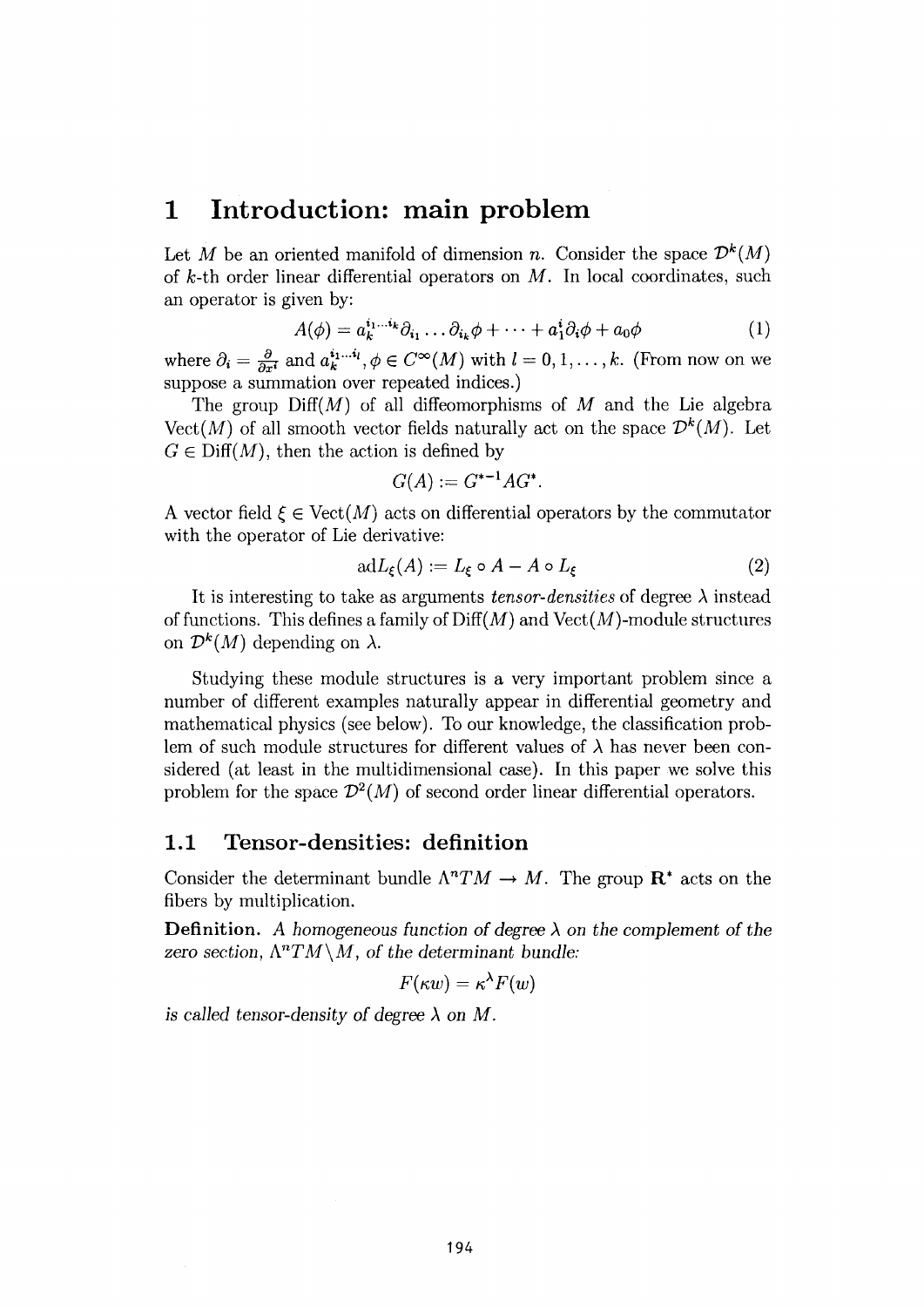Let us denote  $\mathcal{F}_{\lambda}(M)$  the space of tensor-densities of degree  $-\lambda$ . It is evident that  $\mathcal{F}_0(M) = C^{\infty}(M)$ , the space  $\mathcal{F}_{-1}(M)$  coincides with the space of differential *n*-forms on *M*:  $\mathcal{F}_{-1}(M) = \Omega^n(M)$ .

In local coordinates, one uses the following notation for a tensor-density of degree  $\lambda$ :

$$
\phi = \phi(x_1, ..., x_n) (dx_1 \wedge ... \wedge dx_n)^{\lambda}.
$$

The group  $\text{Diff}(M)$  acts on the determinant bundle by homogeneous diffeomorphisms. Therefore, it acts on the space  $\mathcal{F}_{\lambda}$ . One has:

$$
G^*\phi = \phi \circ G^{-1} \cdot J_G^{\lambda}
$$

where  $J_G = \frac{DG}{Dx}$  is the Jacobian.

The corresponding action of the Lie algebra  $Vect(M)$  is given by the Lie derivative:

$$
L_{\xi}\phi = \xi^{i}\partial_{i}\phi - \lambda\phi\partial_{i}\xi^{i}
$$
 (3)

Remark that this formula does not depend on the choice of coordinates.

It is evident that, for an oriented manifold,  $\mathcal{F}_{\lambda} \cong \mathcal{F}_{\mu}$  as linear spaces (but not as modules) for any  $\lambda, \mu$ .

**Remark.** If *M* is compact, then there exists a natural isomorphism of Vect $(M)$ - (and Diff $(M)$ -) modules

$$
\mathcal{F}_{\lambda}\cong\mathcal{F}_{-1-\lambda}
$$

(tautological for  $\lambda = -\frac{1}{2}$ ). Indeed, there exists a non-degenerate invariant pairing  $\mathcal{F}_{\lambda} \otimes \mathcal{F}_{-1-\lambda} \to \mathbf{R}$  given by  $\langle \phi, \psi \rangle = \int_M \phi \psi$ .

#### **1.2 Linear differential operators on tensor-densities**

**Definition.** Each vector field  $\xi$  defines an operator  $L_{\xi}$  on the space of tensor*densities*  $\mathcal{F}_{\lambda}$ . Define the space  $\mathcal{D}_{\lambda}^{k}$  of k-th order linear differential operators *on*  $\mathcal{F}_{\lambda}$  *as the space of all k-th order polynomials in different operators*  $L_{\xi}$  *and operators of multiplication by functions.* 

Each differential operator  $A \in \mathcal{D}_{\lambda}^{k}$  is given by (1) in any system of local coordinates.

**Examples.** 1) A classical example is the theory of Sturm-Liouville equation:  $\phi''(x) + u(x)\phi(x) = 0$ . The argument  $\phi$ , in this case, is a  $-\frac{1}{2}$ -density:  $\phi = \phi(x) (dx)^{-\frac{1}{2}}$  (see [2, 6]).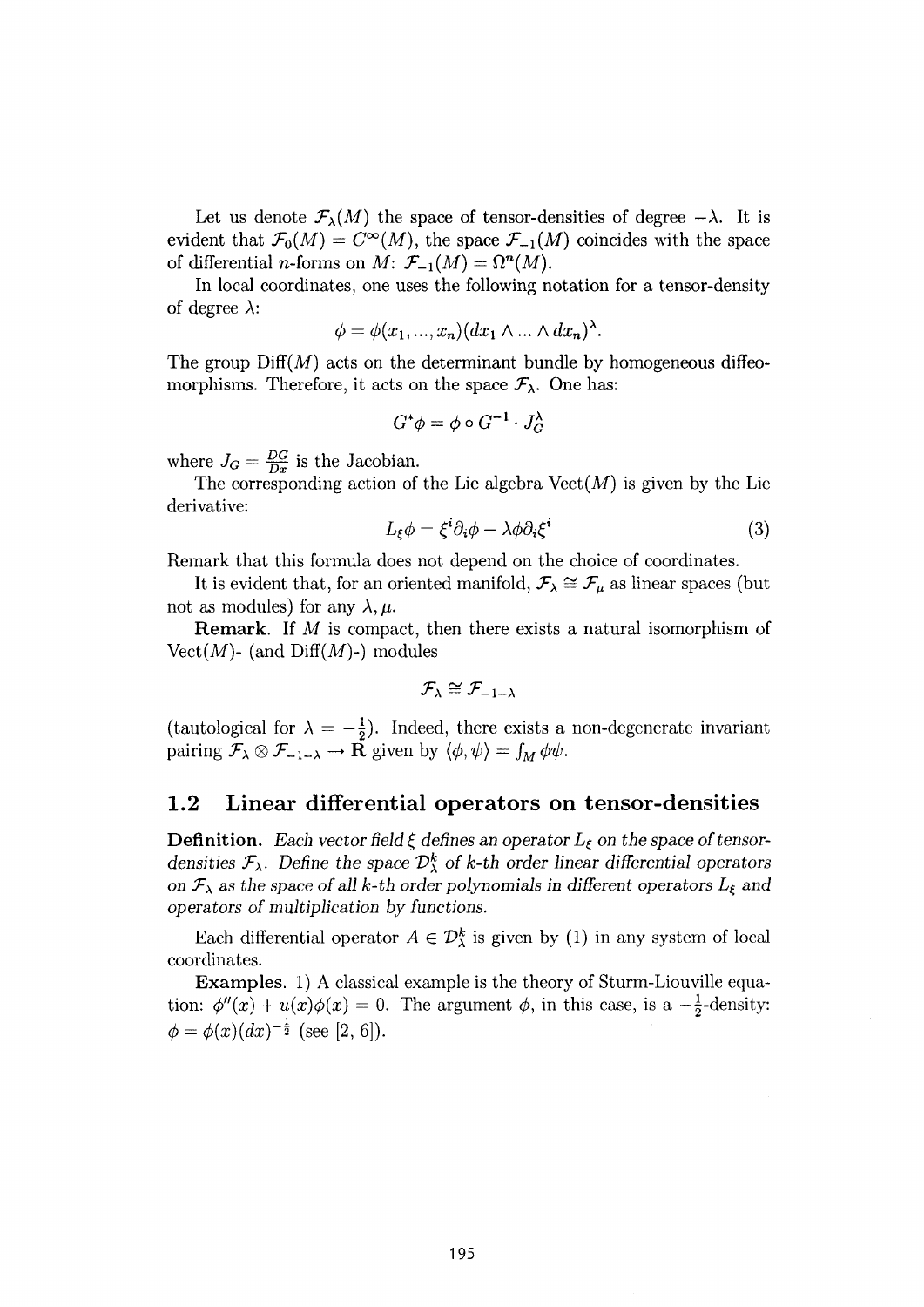2) Another example is given by geometric quantization [16, 9]: the algebra of linear differential operators acting on a Hilbert space of  $\frac{1}{2}$ -densities [1, 10] (see also [15, 7, 17]).

The space of differential operators on  $\mathcal{F}_{\lambda}$  does not depend on  $\lambda$  as a linear space. We shall use the notation  $\mathcal{D}_{\lambda}^{k}$  for  $\text{Diff}(M)$  and  $\text{Vect}(M)$ -module structures on this space.

#### **1.3 The Lie derivative as a** Vect(*M***)-equivariant oper» ator**

All the modules  $\mathcal{D}^1_\lambda$  of first order differential operators are isomorphic to each other: there exists a Vect(M) -*equivanant* linear mapping

$$
\mathcal{L}_{\mu\,\lambda}:\mathcal{D}_{\mu}^1\to\mathcal{D}_{\lambda}^1.
$$

Let  $A = a_1^i \partial_i + a_0 \in \mathcal{D}_\mu^1$ , define

$$
\mathcal{L}_{\mu\lambda}(A) = a_1^i \partial_i + a_0 + (\mu - \lambda) \partial_i a_1^i \tag{4}
$$

In fact, the expression  $A(\phi)$  can be written in invariant way:  $A(\phi)$  =  $L_{a_1}\phi + (a_0 + \mu \partial_i a_1^i)\phi$  (the quantity  $a_0 + \mu \partial_i a_1^i$  transforms as a function by coordinate transformations). The operator  $\mathcal{L}_{\mu\lambda}(A)$  is defined by a simple application of the same operator to tensor-densities of degree  $\lambda$ . Let  $\psi \in \mathcal{F}_{\lambda}$ , put  $\mathcal{L}_{\mu\lambda}(A)\psi := L_{a_1}\psi + (a_0 + \mu \partial_i a_1^i)\psi$ . One obtains the explicit formula (4) from (3).

The mapping  $\mathcal{L}_{\mu\lambda}$  generalizes the classical Lie derivative. In fact,

$$
L_{\xi}=\mathcal{L}_{0\,\lambda}(\xi).
$$

More generally, if  $L_{\epsilon}^{(\lambda)}$  is the Lie derivative on  $\mathcal{F}_{\lambda}$ , then  $\mathcal{L}_{\mu\lambda}(L_{\epsilon}^{(\mu)}) = L_{\epsilon}^{(\lambda)}$ .

We are now looking for a higher-order analogue of the Lie derivative, in other words, for an equivariant linear mapping

$$
\mathcal{L}^k_{\mu\;\lambda}:\mathcal{D}^k_\mu\rightarrow \mathcal{D}^k_{\lambda}.
$$

**Remark.** Let us recall that a classic theorem (see [14, 8]) states that the only Vect(M)-equivariant differential operator in *one* argument *(unar*  operator) on the space of 'geometric quantities' (tensors, tensor-densities,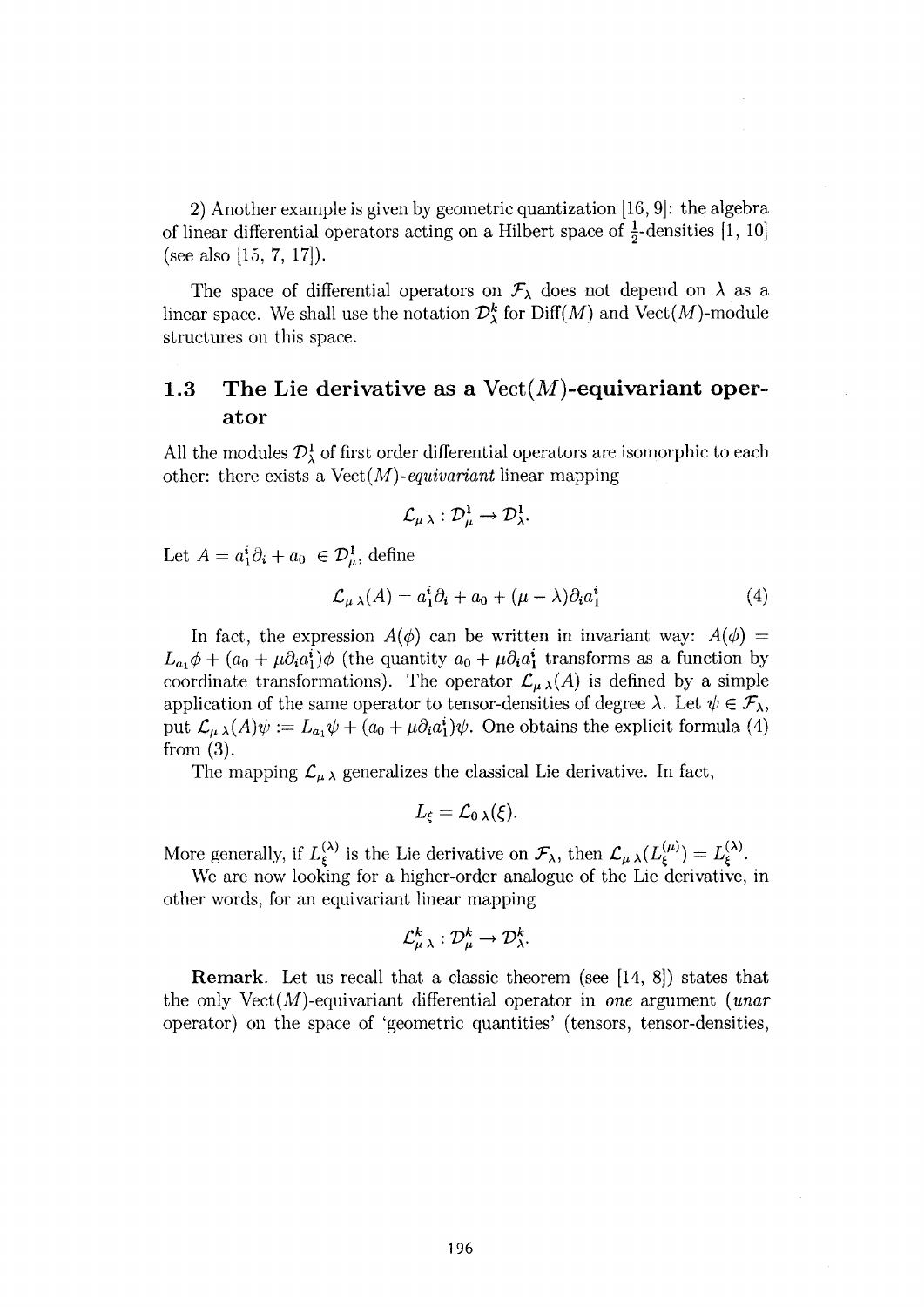etc.) is the standard differential:  $d : \Omega^p(M) \to \Omega^{p+1}(M)$ . Now, the space of differential operators turns out to be a richer module, so that the Lie derivative **(4)** is admitted as a unar equivariant differential operator. The purpose of this paper is to find another equivariant operator extending the ordinary Lie derivative.

#### **2 Main theorems**

The main results of this paper corresponds to the space  $\mathcal{D}^2$  of second order linear differential operators on an oriented manifold *M:* 

$$
A(\phi) = a_2^{ij} \partial_i \partial_j \phi + a_1^i \partial_i \phi + a_0 \phi.
$$

The formula (2) defines a family of  $Vect(M)$ -module structures  $\mathcal{D}^2_\lambda$  on this space.

#### **2.1 Critical values of the degree**

The following theorem gives the classification of the Vect(M)- modules  $\mathcal{D}_1^2$ on the space of second order linear differential operators.

**Theorem** 1. *(i)* If dim  $M \geq 2$ , then all Vect(M)-modules  $\mathcal{D}^2_{\lambda}$  with  $\lambda \neq 0$  $0, -\frac{1}{2}, -1$  are isomorphic to each other, but not isomorphic to

$$
\mathcal{D}_0^2 \,\cong\, \mathcal{D}_{-1}^2 \,\not\cong\, \mathcal{D}_{-\frac{1}{2}}^2.
$$

*(ii)* If dim  $M = 1$ , then all Vect $(M)$ -modules  $\mathcal{D}^2_{\lambda}$  with  $\lambda \neq 0, -1$  are isomor*phic to each other, but not isomorphic to* 

$$
\mathcal{D}_0^2 \cong \mathcal{D}_{-1}^2.
$$

Therefore, there is one stable  $Vect(M)$ -module structure on the space of second order linear differential operators and two exceptional modules corresponding to functions and to  $\frac{1}{2}$ -densities, if dim  $M \ge 2$ . If dim  $M = 1$ , there are only two different  $Vect(M)$ -module structures.

**Definition.** *Let us call critical values the following values of the degree:*   $\{0,\frac{1}{2},1\}$  *if* dim  $M \geq 2$  and  $\{0,1\}$  *if* dim  $M = 1$ .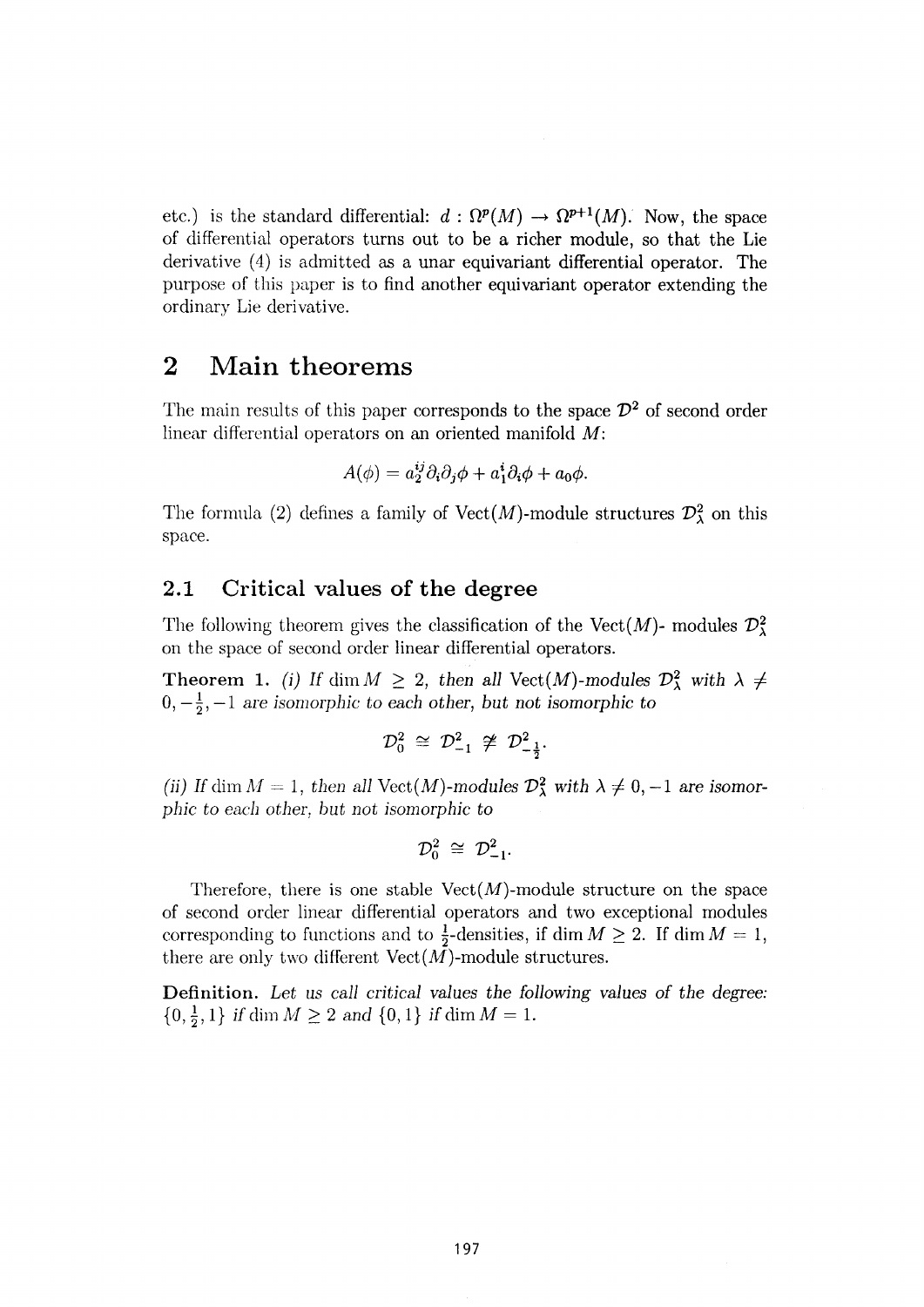#### **2.2 Second order Lie derivative**

**We propose here an explicit formula for the equivariant linear mapping** 

$$
\mathcal L^2_{\mu\,\lambda}:\mathcal D^2_\mu\rightarrow\mathcal D^2_\lambda
$$

which can be considered as an analogue of the Lie derivative. Let us introduce the following notation:  $\hat{A} = \mathcal{L}_{\mu}^2(A)$ .

**Theorem 2.** *(i)* dim  $M \ge 2$ . Let  $\lambda$ ,  $\mu \ne 0, -\frac{1}{2}, -1$ . There exists a unique (*up to a constant*) equivariant linear mapping  $\mathcal{L}^2_{\mu\lambda}$  :  $\mathcal{D}^2_{\mu} \to \mathcal{D}^2_{\lambda}$  given by the *formula:* 

$$
\begin{cases}\n\tilde{a}_{2}^{ij} = a_{2}^{ij} \\
\tilde{a}_{1}^{l} = \frac{2\lambda + 1}{2\mu + 1} a_{1}^{l} + 2\frac{\mu - \lambda}{2\mu + 1} \partial_{i} a_{2}^{il} \\
\tilde{a}_{0} = \frac{\lambda(\lambda + 1)}{\mu(\mu + 1)} a_{0} + \frac{\lambda(\mu - \lambda)}{(2\mu + 1)(\mu + 1)} (\partial_{i} a_{1}^{i} - \partial_{i} \partial_{j} a_{2}^{ij})\n\end{cases}
$$
\n(5)

(ii) dim  $M = 1$ . Let  $\lambda, \mu \neq 0, -1$ . There exists a one-parameter family of *equivariant linear mappings from*  $\mathcal{D}^2_\mu$  *to*  $\mathcal{D}^2_\lambda$ *.* 

As a result of equivariance, the formula (5) does not depend on the choice of coordinates.

**Remark.** If  $\lambda = \mu$ , then  $\tilde{A} = A$ ; if  $\lambda + \mu = -1$ , then the mapping (5) is the conjugation of differential operators:  $\vec{A} = A^*$ . Thus, (5) realizes an interpolation between a differential operator and its conjugate.

#### **2.3 Hierarchy of modules**

For the critical values of the degree  $-\lambda$ , the Vect(M)-module  $\mathcal{D}_{\lambda}^{2}$  is not isomorphic to  $\mathcal{D}^2_\mu$  (with general  $\mu$ ). The mapping  $\mathcal{L}^2_{\mu\lambda}$  in this case, is an *invariant projections* from  $\mathcal{D}^2_\mu$  to  $\mathcal{D}^2_\lambda$ . The following diagram represents the hierarchy of  $Vect(M)$ -module structures on the space of second order differential operators:

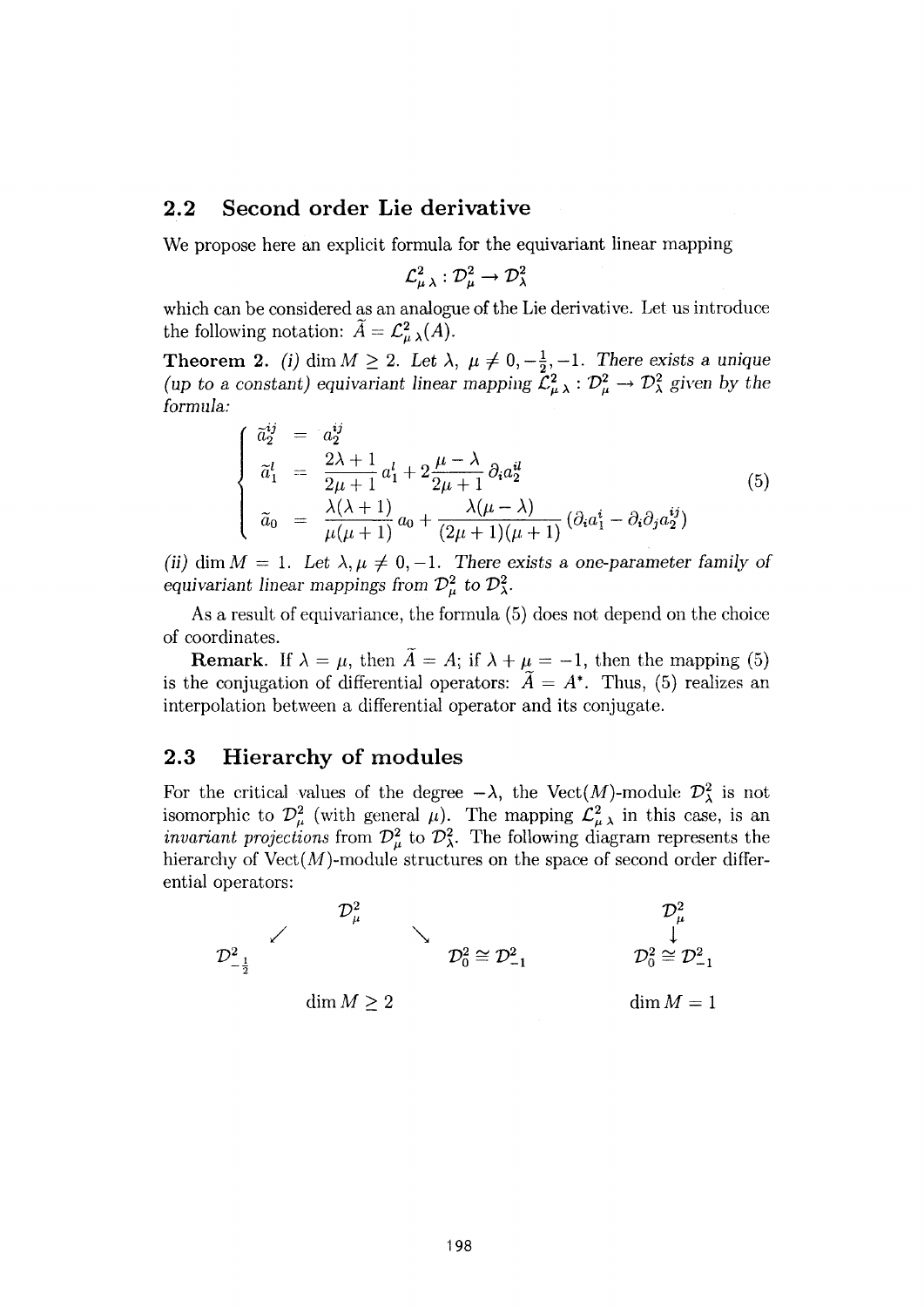#### **2.4 Automorphisms of exceptional modules**

Recall that a linear mapping  $\mathcal{I}: \mathcal{D}^2_{\lambda} \to \mathcal{D}^2_{\lambda}$  is called an *automorphism* of the Vect(M)-module  $\mathcal{D}^2_\lambda$  if

$$
[\mathcal{I}, \mathrm{ad}L_\xi]=0
$$

for any  $\xi \in \text{Vect}(M)$ .

An important property of the Vect $(M)$ -module structures on  $\mathcal{D}^2$  corresponding to critical values of the degree, is the existence of non-trivial automorphisms.

The uniqueness of the mapping (5) implies the following fact:

**Corollary of Theorem 2.** *The* Vect(M)-module  $\mathcal{D}^2_\lambda$  with  $\lambda \neq 0, -\frac{1}{2}, -1$ has *no nontrivial automorphisms.* 

The following statement gives the classification of automorphisms for the modules  $\mathcal{D}_0^2 \cong \mathcal{D}_{-1}^2$  and  $\mathcal{D}_{-\frac{1}{2}}^2$ .

**Proposition 1.** *(i) Each automorphism of the module*  $\mathcal{D}_0^2$  *is proportional to the following one:* 

$$
\mathcal{I}\begin{pmatrix}a_2\\a_1\\a_0\end{pmatrix}=\begin{pmatrix}a_2\\a_1\\c\cdot a_0\end{pmatrix}
$$
 (6)

where  $c = \text{const.}$ 

*(ii)* Each automorphism of the module  $\mathcal{D}_{1}^{2}$  is proportional to the following *one:*   $\overline{ii}$   $\overline{ii}$ 

$$
\mathcal{I}\begin{pmatrix} a_2^{ij} \\ a_1^i \\ a_0 \end{pmatrix} = \begin{pmatrix} a_2^{ij} \\ a_1^i - 2c(a_1^i - \partial_j a_2^{ij}) \\ a_0 - c(\partial_i a_1^i - \partial_i \partial_j a_2^{ij}) \end{pmatrix}
$$
(7)

*where c* = const, in terms of the components  $a_2$ ,  $a_1$ ,  $a_0$  of the operator A =  $a_2^{ij}\partial_i\partial_j + a_1^i\partial_i + a_0.$ 

The next part of the paper is devoted to proofs. We give the explicit formulæ for the  $Vect(M)$ -actions on the space of second order linear differential operators. This family of actions, depending on  $\lambda$ , can be considered as a *one-parameter deformation* of a  $Vect(M)$ -module structure. This approach leads to the cohomology of the Lie algebra  $Vect(M)$  with some nontrivial operator coefficients.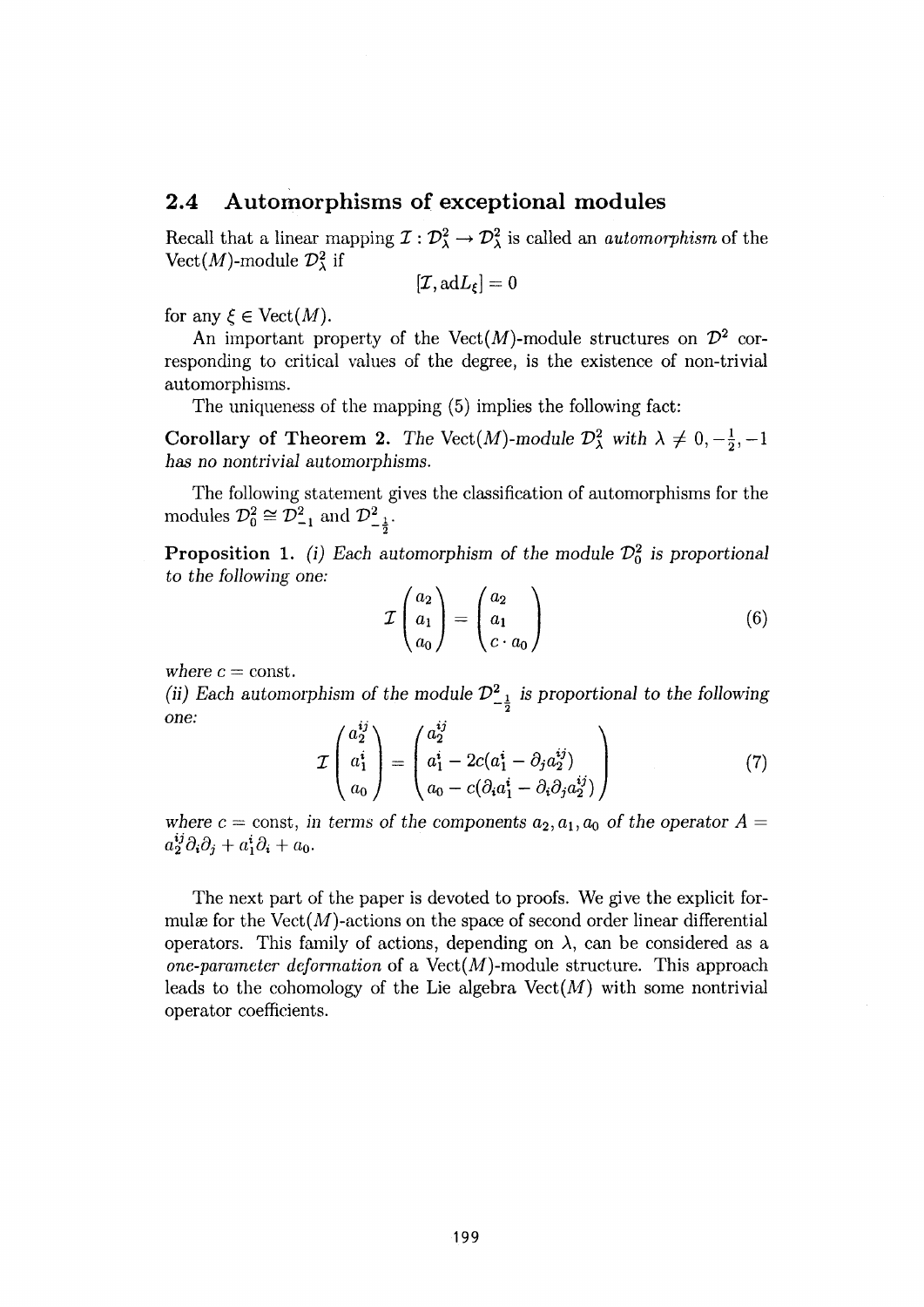## **3 Action of the Lie algebra** Vect(M) **on the space of operators**

The spaces of second order linear differential operators  $\mathcal{D}^2$  is isomorphic, as a vector space, to a direct sum of some spaces of tensor fields:

$$
\mathcal{D}^2_{\lambda} \cong S^2(M) \oplus \text{Vect}(M) \oplus C^{\infty}(M)
$$

where  $S^2(M)$  is the space of second order symmetric contravariant tensor fields.

The Vect(M)-action (2) on the space of differential operators  $\mathcal{D}^2_\lambda$  is therefore, a 'modification' of the standard  $Vect(M)$ -action on this direct sum.

#### **3.1 Explicit formulae**

**Lemma** 1. *The action*  $\mathrm{ad}L_{\xi} = \mathrm{ad}L_{\xi}^{(\lambda)}$  *of*  $\mathrm{Vect}(M)$  *on*  $\mathcal{D}_{\lambda}^{2}$  *(see (2)) is given by* 

$$
\begin{cases}\n\mathrm{ad}L_{\xi}(A)^{ij}_{2} = (L_{\xi}a_{2})^{ij} \\
\mathrm{ad}L_{\xi}(A)^{l}_{1} = (L_{\xi}a_{1})^{l} - a^{ij}_{2}\partial_{i}\partial_{j}\xi^{l} + 2\lambda a^{li}_{2}\partial_{i}\partial_{j}\xi^{j} \\
\mathrm{ad}L_{\xi}(A)_{0} = L_{\xi}a_{0} + \lambda(a_{1}^{r}\partial_{r} + a^{ij}_{2}\partial_{i}\partial_{j})\partial_{k}\xi^{k}\n\end{cases}
$$
\n(8)

where  $(L_{\xi}a_2)^{ij} = \xi^r \partial_r a_2^{ij} - a_2^{rj} \partial_r \xi^i - a_2^{rj} \partial_r \xi^j$  and  $(L_{\xi}a_1)^l = \xi^r \partial_r a_1^l - a_1^r \partial_r \xi^l$  and  $L_{\xi}a_0 = \xi^r \partial_r a_0$  are the Lie derivatives of tensor fields along the vector field  $\xi$ .

**Proof.** By definition, the result of the action  $\mathrm{ad}L_{\xi}$  is given by  $\mathrm{ad}L_{\xi}(A)(\phi) =$  $[L_{\xi}, A](\phi)$ . From (2) one has:

$$
[L_{\xi}, A](\phi) = \xi^r \partial_r (a_2^{ij} \partial_i \partial_j \phi + a_1^i \partial_i \phi + a_0 \phi) - \lambda \partial_k (\xi^k) (a_2^{ij} \partial_i \partial_j \phi + a_1^i \partial_i \phi + a_0 \phi) - (a_2^{ij} \partial_i \partial_j + a_1^i \partial_i + a_0) (\xi^r \partial_r \phi - \lambda \partial_k (\xi^k) \phi).
$$

**One gets immediately the formula** (8).

**Remark. The homogeneous part of the operator** *A* **transforms as a**  symmetric contravariant 2-tensor:  $a_2 \in S^2(M)$ .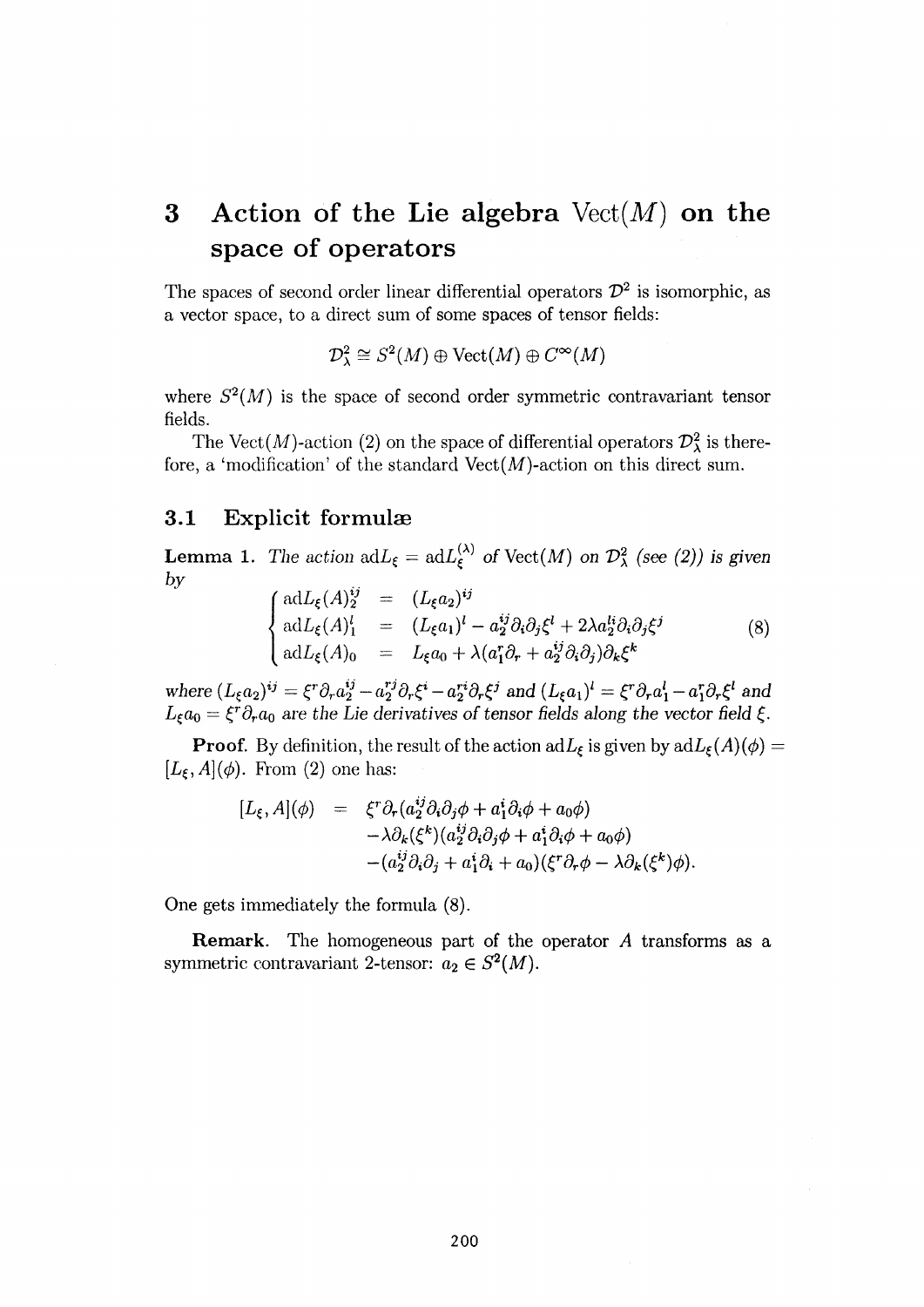#### **3.2 Invariant normal form**

There exists a canonical form of the Vect(M)-action on the space  $\mathcal{D}^2_{\lambda}$ . To obtain it, we introduce here some 'transformation of variables' in the space  $\mathcal{D}^2_{\lambda}$ .

The intuitive idea is as follows. First, remark that the transformation law of the quantity  $a_0 + \lambda \partial_i a_1^i$  contains only terms with  $a_2$ . Second, the action  $(8)$  is a deformation of the standard action of  $Vect(M)$  on the space  $S^2(M) \oplus \text{Vect}(M) \oplus C^{\infty}(M)$ . We are therefore trying to find some canonical form of the cocycles on  $Vect(M)$  generating this deformation.

A. dim  $M \geq 2$ .

**Lemma** 2. *The following quantities:* 

$$
\begin{cases}\n\bar{a}_2^{ij} = a_2^{ij} \\
\bar{a}_1^l = a_1^l + 2\lambda \partial_i a_2^{li} \\
\bar{a}_0 = a_0 + \lambda \partial_i a_1^i + \lambda^2 \partial_i \partial_j a_2^{ij}\n\end{cases}
$$
\n(9)

are transformed by the  $Vect(M)$ -action in the following way:

$$
\begin{cases}\n\mathrm{ad}L_{\xi}(\bar{a}_{2})^{ij} &= \xi^{k}\partial_{k}\bar{a}_{2}^{ij} - \bar{a}_{2}^{ik}\partial_{k}\xi^{j} - \bar{a}_{2}^{kj}\partial_{k}\xi^{i} \\
\mathrm{ad}L_{\xi}(\bar{a}_{1})^{i} &= \xi^{k}\partial_{k}\bar{a}_{1}^{i} - \bar{a}_{1}^{k}\partial_{k}\xi^{i} - (2\lambda + 1)\bar{a}_{2}^{kj}\partial_{k}\partial_{j}\xi^{i} \\
\mathrm{ad}L_{\xi}(\bar{a}_{0}) &= \xi^{k}\partial_{k}\bar{a}_{0} - \lambda(\lambda + 1)\partial_{i}(\bar{a}_{2}^{jk})\partial_{j}\partial_{k}\xi^{i}\n\end{cases}
$$
\n(10)

**Proof:** From the formula (8), one has:  $\partial_k L_{\xi} a_2^{ki} = \xi^r \partial_r \partial_k a_2^{ki} - \partial_k a_2^{kr} \partial_r \xi^i$  $a_2^{kr}\partial_k\partial_r\xi^i-a_2^{ir}\partial_r\partial_k\xi^k$ . The transformation law for  $\bar a_1$  in the formula (9) follows immediately from this expression.

The transformation law for  $\bar{a}_0$  can be easily verified in the same way.

Important remark. *The mapping* 

$$
\gamma: \xi^r\partial_r \mapsto \partial_i\partial_j\xi^r\cdot dx^i\otimes dx^j\otimes \partial_r
$$

*is a nontrivial 1-cocycle on* Vect(M) *with values in the space of 2-covariant, 1-contravariant tensors. This cocycle appears in the Lie derivative of connections* (*see Sec.* 6).

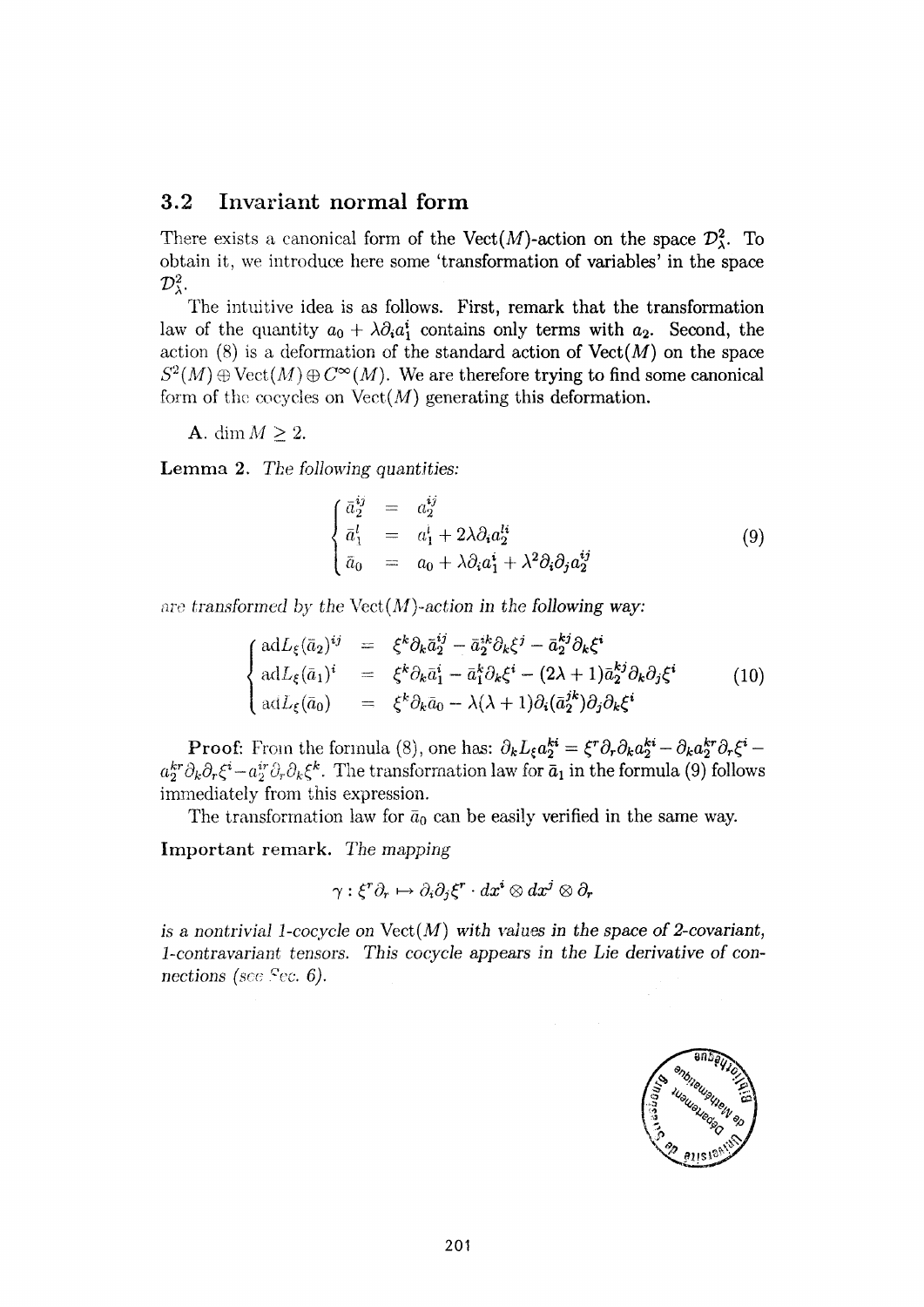**Remark.** The formula (10) can be written in more invariant way. It is sufficient to note that the terms depending on  $\bar{a}_2$  in the expressions  $adL_{\xi}(\bar{a}_1)$ and  $adL_{\xi}(\bar{a}_0)$  are  $-(2\lambda+1)\langle \bar{a}_2, \gamma(\xi) \rangle$  and  $-\lambda(\lambda+1)[\partial_i \langle \bar{a}_2, \gamma(\xi) \rangle^* - \bar{a}_2(\partial_i \xi^*)]$ respectively, where  $\bar{a}_2(f) := \bar{a}_2^{ij} \partial_j \partial_k f$ .

**B.** dim  $M = 1$ .

In the one-dimensional case, let us simply give the normal form.

**Lemma 3.** *The following Quantities:* 

$$
\begin{cases}\n\bar{a}_2 = a_2 \\
\bar{a}_1 = a_1 + \frac{1}{2}(2\lambda - 1)a'_2 \\
\bar{a}_0 = a_0 + \lambda a'_1 + \frac{1}{3}\lambda(2\lambda - 1)a'_2\n\end{cases}
$$

'<br>!

*transform under the action of* Vect(M) *according to:* 

$$
\begin{cases}\n\mathrm{ad}L_{\xi}(\bar{a}_{2}) &= \xi \bar{a}_{2}^{\prime} - 2\xi^{\prime}\bar{a}_{2} \\
\mathrm{ad}L_{\xi}(\bar{a}_{1}) &= \xi \bar{a}_{1}^{\prime} - \xi^{\prime}\bar{a}_{1} \\
\mathrm{ad}L_{\xi}(\bar{a}_{0}) &= \xi \bar{a}_{0}^{\prime} + \frac{2}{3}\lambda(\lambda + 1)\bar{a}_{2}\xi^{\prime\prime\prime}\n\end{cases}
$$

## **4 Proof of Theorem 1**

First of all, it is evident that all the modules  $\mathcal{D}^2_\lambda$  with  $\lambda \neq 0, -\frac{1}{2}, -1$  are isomorphic. In fact, the mapping  $A \mapsto \tilde{A}$  given in normal coordinates (9) by:  $\tilde{\bar{a}}_2 = \bar{a}_2$ ,  $\tilde{\bar{a}}_1 = \frac{2\mu+1}{2\lambda+1}\bar{a}_1$ ,  $\tilde{\bar{a}}_0 = \frac{\mu(\mu+1)}{\lambda(\lambda+1)}\bar{a}_0$  defines an isomorphism between  $\mathcal{D}^2_{\lambda}$ and  $\mathcal{D}^2_{\mu}$ .

In the same way, one has:  $\mathcal{D}_0^2 \cong \mathcal{D}_{-1}^2$ . Here the mapping is the conjugation.

#### **4.1 Relation with cohomology**

To prove that the modules  $\mathcal{D}_{-\frac{1}{2}}^2$  and  $\mathcal{D}_0^2 \cong \mathcal{D}_{-1}^2$  are not isomorphic to any other module, we use the approach of the general theory of deformations (see e.g. [5]).

Let us denote the coefficients  $-(2\lambda + 1)$  and  $-\lambda(\lambda + 1)$  by  $\alpha_1$  and  $\alpha_2$ respectively. Take  $\alpha_1$  and  $\alpha_2$  as *independent parameters*. One gets a twoparameter family of actions of  $Vect(M)$  more general than the action (10) on the space of differential operators: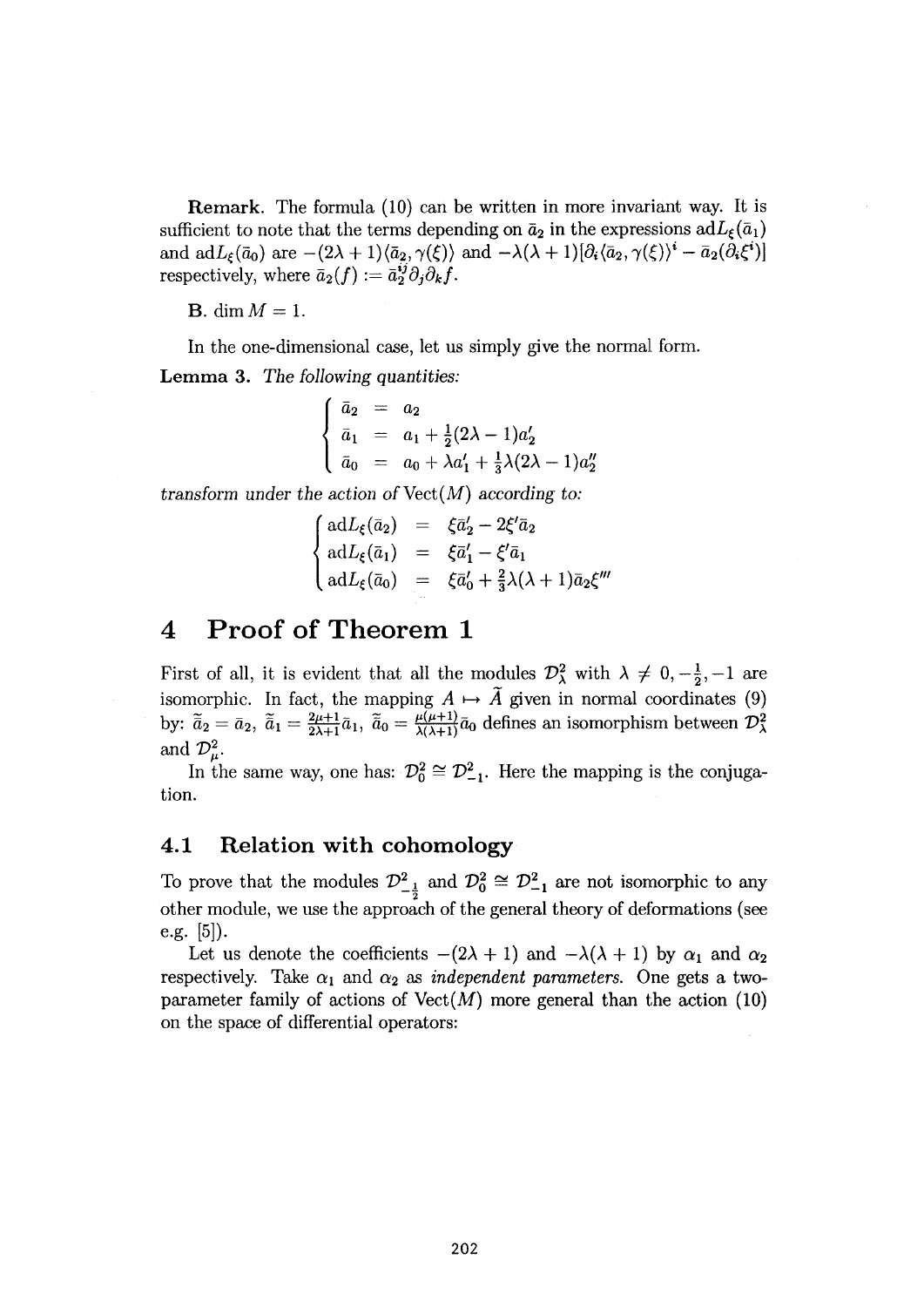**Lemma 4.** *For each values of*  $\alpha_1, \alpha_2$ , the following expression defines a  $Vect(M)$ -action:

$$
\begin{cases}\nT_{\xi}^{\alpha_1 \alpha_2}(a_2)^{ij} = (L_{\xi} a_2)^{ij} \\
T_{\xi}^{\alpha_1 \alpha_2}(a_1)^{l} = (L_{\xi} a_1)^{l} + \alpha_1 a_2^{ij} \partial_i \partial_j \xi^{l} \\
T_{\xi}^{\alpha_1 \alpha_2}(a_0) = L_{\xi} a_0 + \alpha_2 \partial_i (a_2^{jm}) \partial_j \partial_m \xi^{i}\n\end{cases}
$$
\n(11)

**Proof.** This fact is evident since the formula (10) defines an action of  $Vect(M)$  and the coefficients denoted by  $\alpha_1$  and  $\alpha_2$  are independent.

The action  $(11)$  is a *two-parameter deformation* of the standard Vect $(M)$ module structure on the space  $S^2(M) \oplus \text{Vect}(M) \oplus C^{\infty}(M)$ .

**Lemma 5.** *The following two mappings:* 

$$
C_1: \text{Vect}(M) \to \text{Hom}(S^2(M), \text{Vect}(M))
$$
  

$$
C_2: \text{Vect}(M) \to \text{Hom}(S^2(M), C^{\infty}(M))
$$

given by:  $C_1(\xi)(A) = a^{ij}_2 \partial_i \partial_j(\xi^l) \partial_l$  and  $C_2(\xi)(A) = \partial_i(a^{jm}_2) \partial_j \partial_m \xi^i$  are 1-cocycles.

**Proof.** One should check that for any  $\xi, \eta \in \text{Vect}(M)$ :

$$
[L_{\xi}, C(\eta)] - [L_{\eta}, C(\xi)] = C([\xi, \eta]),
$$

whenever  $C = C_1, C_2$ . This relation readily follows from the fact that the formula (11) defines an action of  $Vect(M)$ .

Standard arguments show that the structures of  $Vect(M)$ -module given by (11) with  $\alpha_1 \neq 0$  and with  $\alpha_1 = 0$  are isomorphic if and only if the cocycle  $C_1$  is a coboundary. In the same way, the Vect(M)-modules (11) with  $\alpha_2 \neq 0$ and with  $\alpha_2 = 0$  iff the cocycle  $C_2$  is a coboundary.

Moreover, let us prove that it is sufficient to study *C\* and *C<sup>2</sup>* as *differentiable* cocycles. This means that we consider the groups:

$$
H^1_{\Delta}(\text{Vect}(M); \text{Hom}(S^2(M), \text{Vect}(M)))
$$

and

$$
H^1_{\Delta}(\text{Vect}(M); \text{Hom}(S^2(M), C^{\infty}(M)))
$$

of *differentiate (or diagonal) cohomology.* In other words, it is sufficient to consider the cohomology classes of  $C_1$  and  $C_2$  only modulo coboundaries given by differential operators (see [5] for details).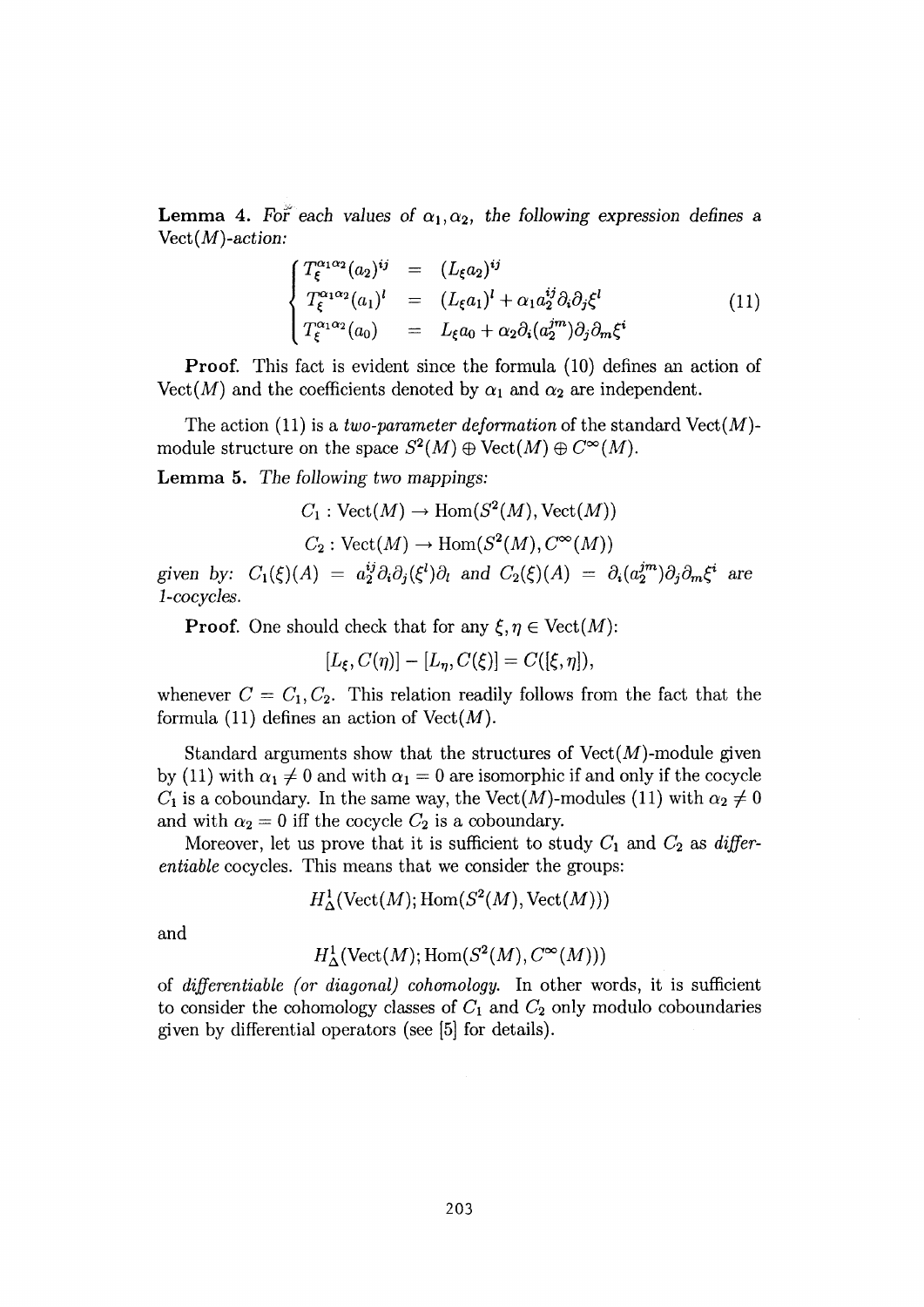Lemma 6. If  $C_1$  and  $C_2$  represent nontrivial classes of differentiable cohomology, then there exists three non-isomorphic structures of  $Vect(M)$ -module *given by (11):* 

- 1)  $\alpha_1, \alpha_2 \neq 0$ ,
- $(2) \alpha_1 = 0, \alpha_2 \neq 0,$
- 3)  $\alpha_1 \neq 0, \alpha_2 = 0$ .

**Proof.** Suppose that the Vect $(M)$ -module structures 1) and 2) are isomorphic. Then the cocycle  $C_1$  is a coboundary: there exists an operator  $\in$  Hom( $S^2(M)$ , Vect(M)) such that  $C_1(\xi) = L_{\xi} \circ B - B \circ L_{\xi}$ . Moreover, the isomorphism between the  $Vect(M)$ -modules 1) and 2) is given by a *differential operator.*  $A \mapsto J(A)$ . In fact any such isomorphism is local:  $\text{supp } J(A) = \text{supp } A$ . Thus, B is also a differential operator and  $C_1$  is a coboundary as a differentiable cocycle.

In the same way one proves that if  $C_2$  is nontrivial as a differentiable cocycle, then the  $Vect(M)$ -modules 1) and 2) are not isomorphic to the module 3). The lemma is proven.

## **4.2 Nontrivial cohomology class in**   $H^1_\Delta(\text{Vect}(M); \text{Hom}(S^2(M),\text{Vect}(M)))$

**Proposition 2.** *(i)* If dim  $M \geq 2$ , then the cocycle  $C_1$  represents a nontrivial *cohomology class of the differentiable cohomology group* 

 $H^1_\Delta(\text{Vect}(M); \text{Hom}(S^2(M), \text{Vect}(M))).$ 

*(ii)* If dim  $M = 1$ , then  $C_1$  is a coboundary.

**Proof.** To prove the second statement, remark that in the one-dimensional case  $S^2 \cong \mathcal{F}_2$  and consider the following operator:

$$
B(a(x)(dx)^{-2}) = \frac{1}{2}a'(dx)^{-1}.
$$

It is easy to check, that  $C_1(\xi) = L_{\xi} \circ B - B \circ L_{\xi} = (\delta B)(\xi)$ .

Let now dim  $M \geq 2$ . Suppose that there exists a differential operator  $: S^2(M) \to \text{Vect}(M)$  such that  $\delta B(\xi) = C_1(\xi)$ . Let  $a^{ij}\partial_i \otimes \partial_j \in S^2(M)$ , **we have in general** 

$$
B(a) = b_{ij}^{ki_1...i_m} \partial_{i_1} \dots \partial_{i_m} a^{ij} \partial_k
$$

where  $b^{i,j}_{ij}$  and: and: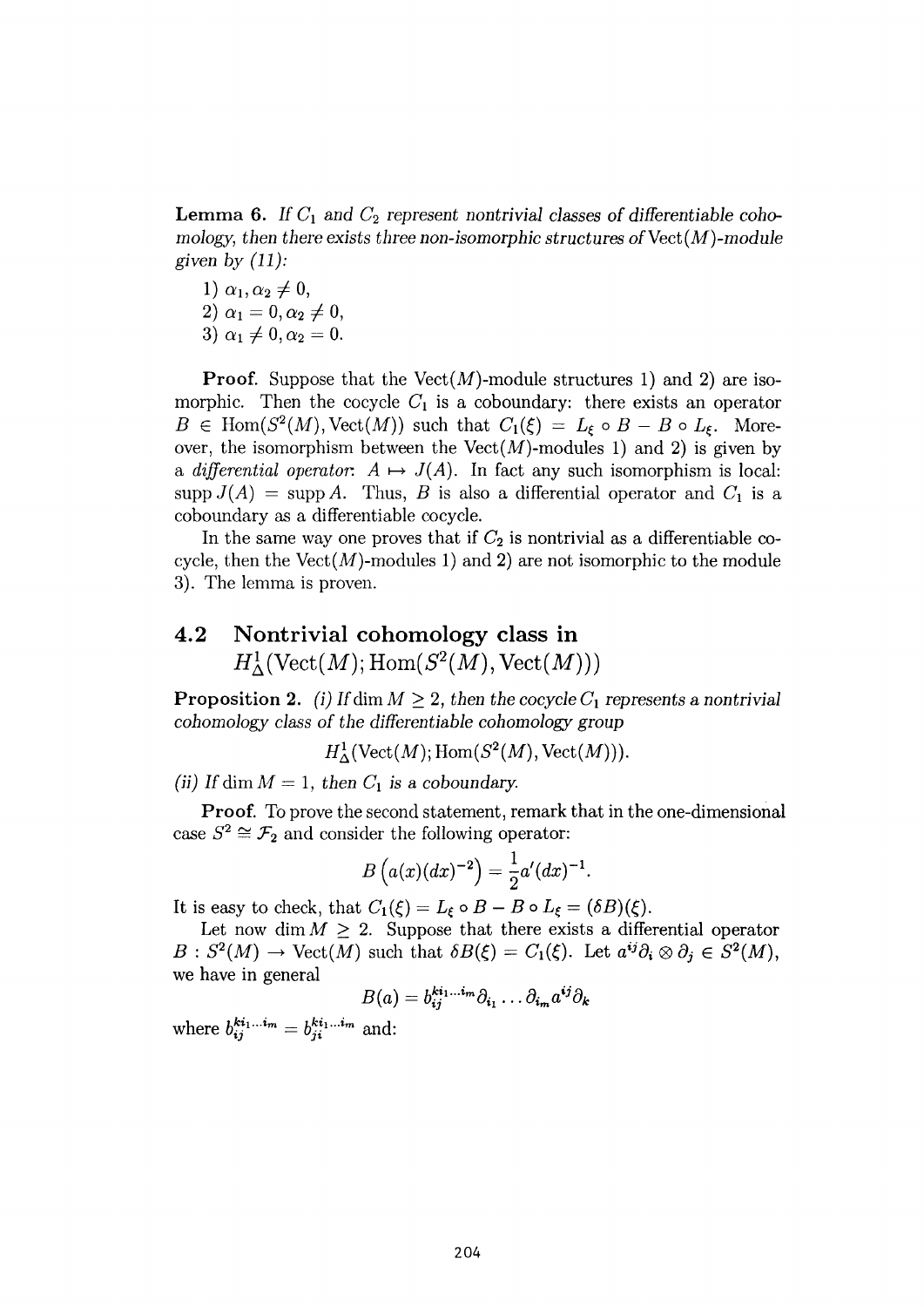$$
(\delta B)(\xi)a := L_{\xi} \circ Ba - B \circ L_{\xi}a
$$
  
= 
$$
\left[ \xi^{r} \partial_{r} (b_{ij}^{ki_{1}...i_{m}} \partial_{i_{1}} ... \partial_{i_{m}} a^{ij}) - b_{ij}^{ri_{1}...i_{m}} \partial_{i_{1}} ... \partial_{i_{m}} a^{ij} \partial_{r} \xi^{k} - b_{ij}^{ki_{1}...i_{m}} \partial_{i_{1}} ... \partial_{i_{m}} (\xi^{r} \partial_{r} a^{ij} - a^{ir} \partial_{r} \xi^{j} - a^{jr} \partial_{r} \xi^{i}) \right] \partial_{k}.
$$

The condition  $\delta B = C_1$  implies immediately:  $m = 1$ , i.e. B is a first order differential operator. Indeed, the highest order (in the derivatives of *ξ)* term in  $(\delta B(\xi))(a)$  is

$$
2a^{\boldsymbol{i}r}b_{\boldsymbol{i}j}^{\boldsymbol{k i_1} \dots \boldsymbol{i_m}}\partial_{\boldsymbol{i_1}}\dots \partial_{\boldsymbol{i_m}}\partial_r \xi^{\boldsymbol{j}}\partial_{\boldsymbol{k}}.
$$

From  $\delta B = C_1$  one gets that if  $m > 1$ , then this term vanishes for any *a* and  $,$  so  $b_{ij}^{k i_1 ... i_m} \equiv 0.$ 

For a first order operator  $B(a) = b_{ij}^{kr} \partial_r a^{ij} \partial_k$  with  $b_{ij}^{kr} = b_{ji}^{kr}$ , the condition  $\delta B = C_1$  implies:  $2b^{kr}_{ij} a^{it} \partial_r \partial_t \xi^j = a^{rt} \partial_r \dot{\partial}_t \xi^k$  for any *a* and  $\xi$  (again, we consider the highest order term in  $\xi$ ). One readily finds that this equation has no solution if the dimension is  $n \geq 2$ . Indeed, take  $\xi$  such that  $\xi^j = 0$  with  $j \neq j_0$ . Then,  $b_{ij}^{kr} = 0$  if  $k \neq j_0$ . Comparing this property for different values of  $j_0$ , one finds a contradiction:  $b_{ij}^{kr} \equiv 0$ .

Proposition 2 is proven.

**Remark.** Define  $C_1$ :  $Vect(M) \to Hom(S^2(M), Vect(M))$  by:  $(C_1(\xi))(a) = a^{kr}\partial_r\partial_i\xi^i\partial_k$ 

Then  $C_1$  is a 1-cocycle cohomologous to  $C_1$ : if  $B \in \text{Hom}(S^2(M), \text{Vect}(M))$ is given by  $B(a) = \partial_i a^{ik} \partial_k$ , then  $\delta B = C_1 + C_1$ .

## **4.3 Nontrivial cohomology class in**   $H^1_\Lambda(\text{Vect}(M); \text{Hom}(S^2(M), C^\infty(M)))$

**Proposition** 3. The cocycle  $C_2$  represents a nontrivial cohomology class of *the differentiable cohomology group* 

$$
H^1_{\Delta}(\text{Vect}(M); \text{Hom}(S^2(M), C^{\infty}(M)))
$$

**Proof.** Suppose there exists a differential operator  $B: S^2(M) \to C^\infty(M)$ such that  $\delta B(\xi) = C_2(\xi)$ . It is given by:  $B(a) = b_{ij}^{i_1...i_m} \partial_{i_1} \dots \partial_{i_m} a^{ij}$ . Then,

$$
(\delta B)(\xi)a = \xi^r \partial_r (b_{ij}^{i_1...i_m} \partial_{i_1} ... \partial_{i_m} a^{ij})
$$
  
-  $b_{ij}^{i_1...i_m} \partial_{i_1} ... \partial_{i_m} (\xi^r \partial_r a^{ij} - a^{ir} \partial_r \xi^j - a^{jr} \partial_r \xi^i)$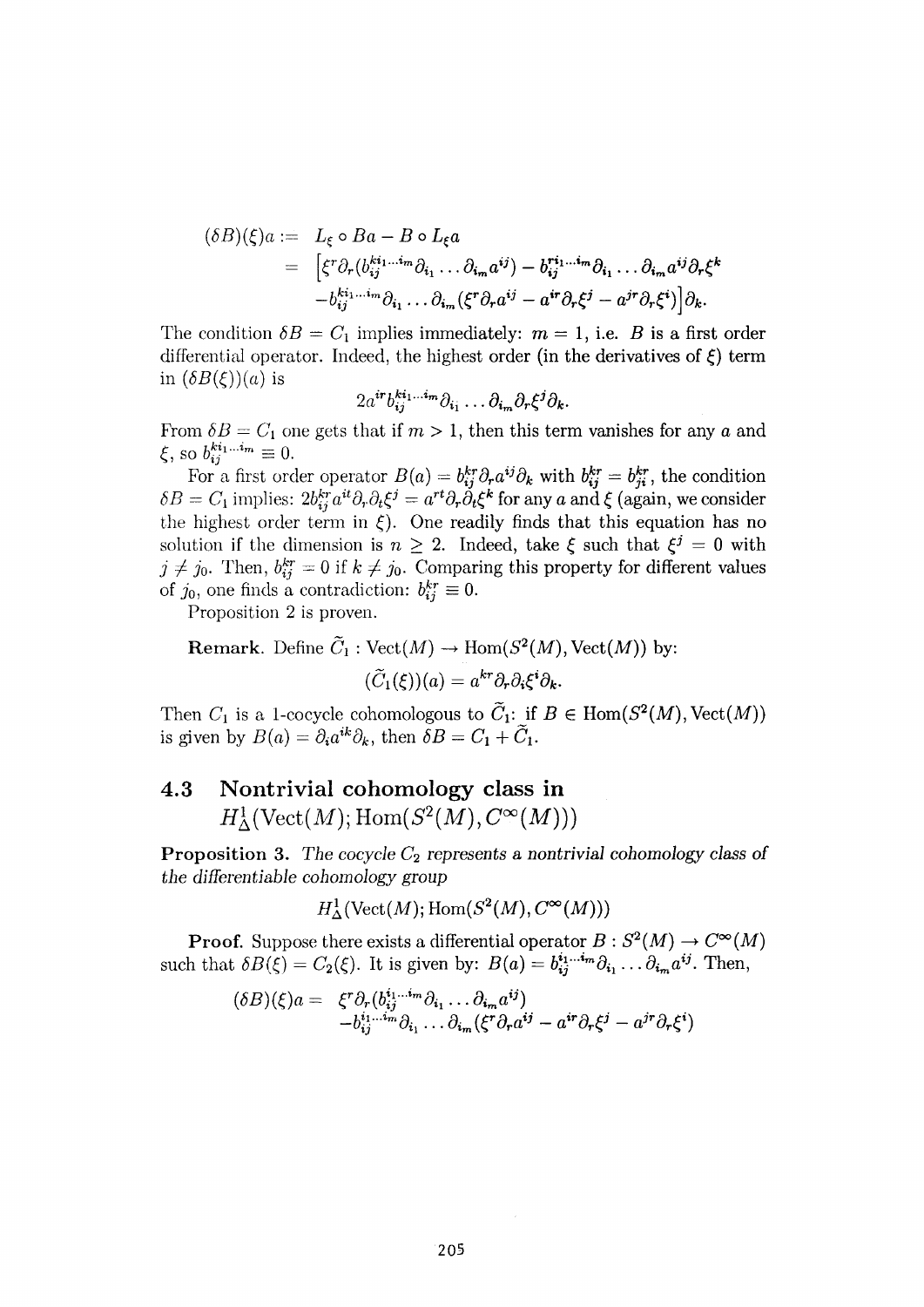where  $b_{ii}^{i_1...i_m} = b_{ii}^{i_1...i_m}$ . The highest order term (in the derivatives of  $\xi$ ) in this expression is:  $2a^{ir}b^{i_1...i_m}_{i_1}\partial_{i_1}\dots\partial_{i_m}\partial_r\xi^j$ . The condition  $\delta B = C_2$  implies that this term equals zero (for any value of *m* and for any *a* and *ξ)* which entails  $b_{ij}^{i_1...i_m} \equiv 0$ . This contradiction proves Proposition 3.

Theorem 1 is proven.

**Remarks.** 1. The cocycle  $C_2$  is related to the coadjoint action of the Virasoro algebra. Its group analogue is given by the Schwarzian derivative  $(see [6]).$ 

2. Let us recall that, in the one-dimensional case, the cohomology group  $H^1(\text{Vect}(M); \mathcal{F}_\lambda)$  is non-trivial for  $\lambda = 0, -1, -2$ . In these three cases it has dimension one and is generated by the following 1-cocycles:

$$
\begin{array}{rcl} c_0(\xi(x)\partial_x) &=& \xi'(x),\\ c_1(\xi(x)\partial_x) &=& \xi''(x)dx,\\ c_2(\xi(x)\partial_x) &=& \xi'''(x)(dx)^2\end{array}
$$

respectively. Three corresponding cocycles with values in the operator space:  $C_k$ : Vect $(M) \to \text{Hom}(\mathcal{F}_{\lambda}, \mathcal{F}_{\lambda-k})$  are given by  $(C_k(\xi))(a) := c_k(\xi) \cdot a$ . It is interesting to note that the cocycles  $C_0$  and  $C_2$  are nontrivial for any value of  $\lambda$ , but the cocycle  $C_1$  is nontrivial only for  $\lambda = 0$  (cf [4]).

#### **5 Proof of Theorem 2.**

#### A. dim  $M \geq 2$ .

It is easy to show that the mapping (5) is equivariant. In fact, it becomes specially simple in the normal coordinate system (9). It multiplies each normal component by a constant:

$$
\mathcal{L}^2_{\mu\lambda}(\bar{A})_2 = \bar{a}_2, \qquad \mathcal{L}^2_{\mu\lambda}(\bar{A})_1 = \frac{2\mu+1}{2\lambda+1}\bar{a}_1, \qquad \mathcal{L}^2_{\mu\lambda}(\bar{A})_0 = \frac{\mu(\mu+1)}{\lambda(\lambda+1)}\bar{a}_0.
$$

*Let* us prove the uniqueness.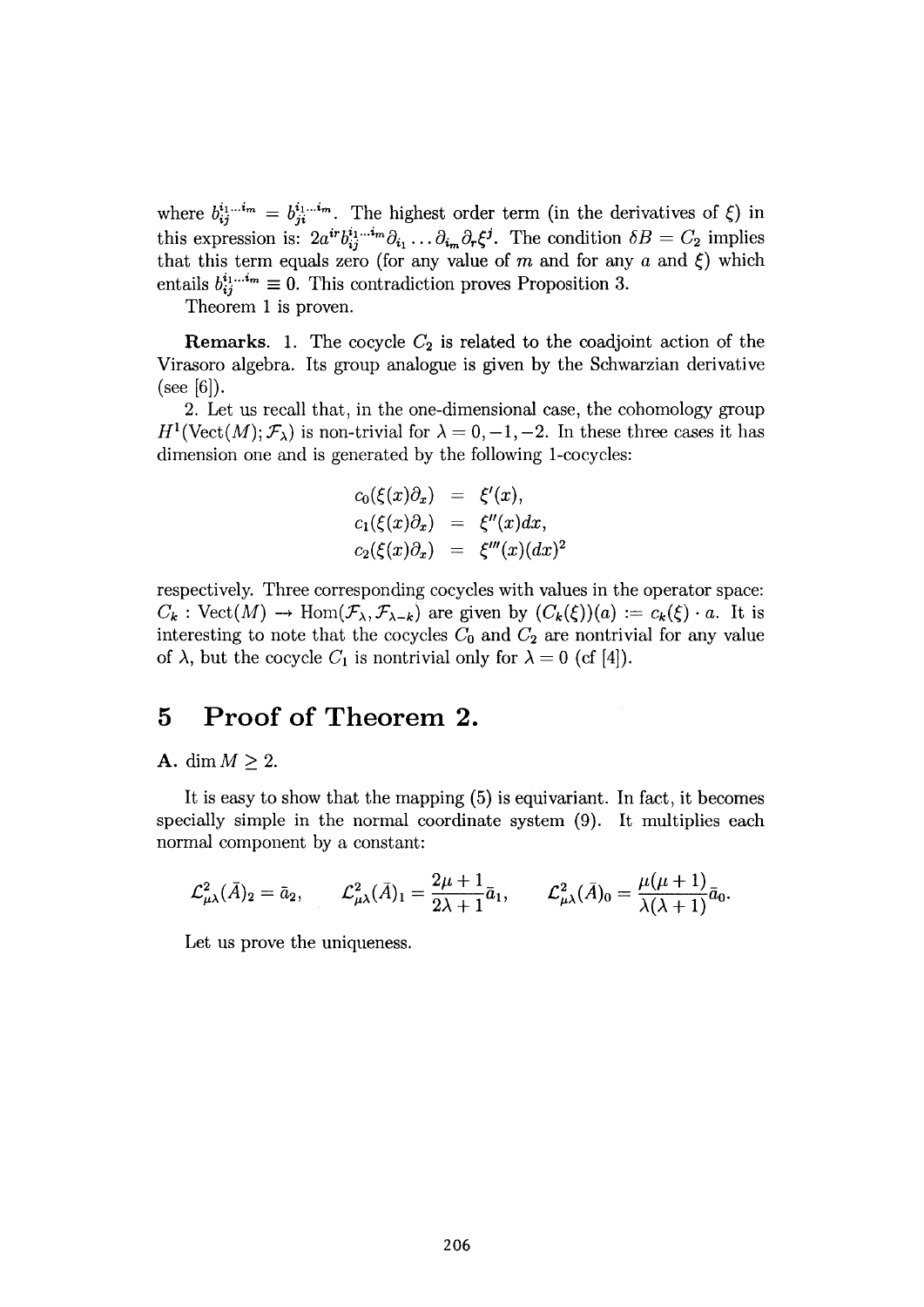#### **5.1 Automorphisms of the modules**  $\mathcal{D}^2_\lambda$

We show in this section a remarkable property of the 'critical' modules  $\mathcal{D}_0^2$ ,  $\mathcal{D}_{-1}^2$  and  $\mathcal{D}_{-\frac{1}{2}}^2$ , namely the existence of nontrivial automorphisms of these modules.

#### **Proposition 4.** Let dim  $M \geq 2$ .

*(i) The modules*  $\mathcal{D}^2_\lambda$  *have no automorphisms other than multiplication by a constant for*  $\lambda \neq 0, -\frac{1}{2}, -1$ .

(ii) All automorphisms of the modules  $\mathcal{D}_0^2 \cong \mathcal{D}_{-1}^2$  and  $\mathcal{D}_{-\frac{1}{2}}^2$  are proportional  $\omega$  *(6)* and (7) respectively.

**Proof.** Let  $\mathcal{I} \in \text{End}(\mathcal{D}_{\lambda}^2)$  be an automorphism. This means that  $\mathcal{I}$ commutes with the Lie derivative:  $\mathcal{I} \circ \mathrm{ad}L_{\xi} - \mathrm{ad}L_{\xi} \circ \mathcal{I} = 0$ . We first give the general formula for these automorphisms.

**Lemma 7.** Any automorphism of  $\mathcal{D}^2_\lambda$  has the following form:

$$
\mathcal{I}(A) = c_1 a_2^{ij} \partial_i \partial_j + (c_2 a_1^k + c_3 \partial_j a_2^{kj}) \partial_k + c_4 \partial_i \partial_j a_2^{ij} + c_5 \partial_i a_1^i + c_6 a_0 \qquad (12)
$$

**Proof.** a) Consider the highest order term  $\mathcal{I}_2 : \mathcal{D}^2_\lambda \to S^2(M)$ :

$$
\mathcal{I}_2(A)=\mathcal{I}_2^2(a_2)+\mathcal{I}_2^1(a_1)+\mathcal{I}_2^0(a_0).
$$

Then the differential operators  $\mathcal{I}_2^2$ :  $S^2(M) \to S^2(M)$ ,  $\mathcal{I}_2^0$ :  $C^{\infty}(M) \to S^2(M)$ and  $\mathcal{I}_2^1$ : Vect $(M) \to S^2(M)$  are unar equivariant differential operators, since  $[\text{ad}L_{\xi}, \mathcal{I}](A) = 0$  for any  $\xi$  and A (indeed, consider  $a_2 \equiv 0$  to check the invariance of  $\mathcal{I}_2^1$  and  $a_2 \equiv 0$ ,  $a_1 \equiv 0$  to check the invariance of  $\mathcal{I}_2^0$ . A well known theorem (see [14] and the remark in Sec. 1.3) states that there is no such nonconstant equivariant operator. Thus,  $\mathcal{I}_2^0 = \mathcal{I}_2^1 \equiv 0$  and  $\mathcal{I}_2$  is an operator of multiplication by a constant. Put:  $\mathcal{I}_2(A) = c_1 \cdot a_2$ .

b) Consider the first order term  $\mathcal{I}_1(A) = \mathcal{I}_1^2(a_2) + \mathcal{I}_1^1(a_1) + \mathcal{I}_1^0(a_0)$ . Again, one obtains that  $\mathcal{I}_1^0$  :  $C^{\infty}(M) \to \text{Vect}(M)$  and  $\mathcal{I}_1^1$  :  $\text{Vect}(M) \to \text{Vect}(M)$  are equivariant differential operators. Thus, one has:  $\mathcal{I}_1^0 = 0, \mathcal{I}_1^1(a_1) = \text{const} \cdot a_1$ . Put:  $\mathcal{I}_1^1(a_1) = c_2 \cdot a_1$ . The operator  $\mathcal{I}_1^2 : S^2(M) \to \text{Vect}(M)$  verifies the following relation:

$$
[\mathcal{I}_1^2, \mathrm{ad}L_\xi](a_2) = \left[ -(c_1 - c_2) a_2^{ij} \partial_i \partial_j \xi^l + 2\lambda (c_1 - c_2) a_2^{il} \partial_i \partial_k \xi^k \right] \partial_l \tag{13}
$$

Since the right-hand side of this equation contains only second order derivatives of  $\xi^j$ , one necessarily obtains that  $\mathcal{I}_1^2$  is a first order differential operator,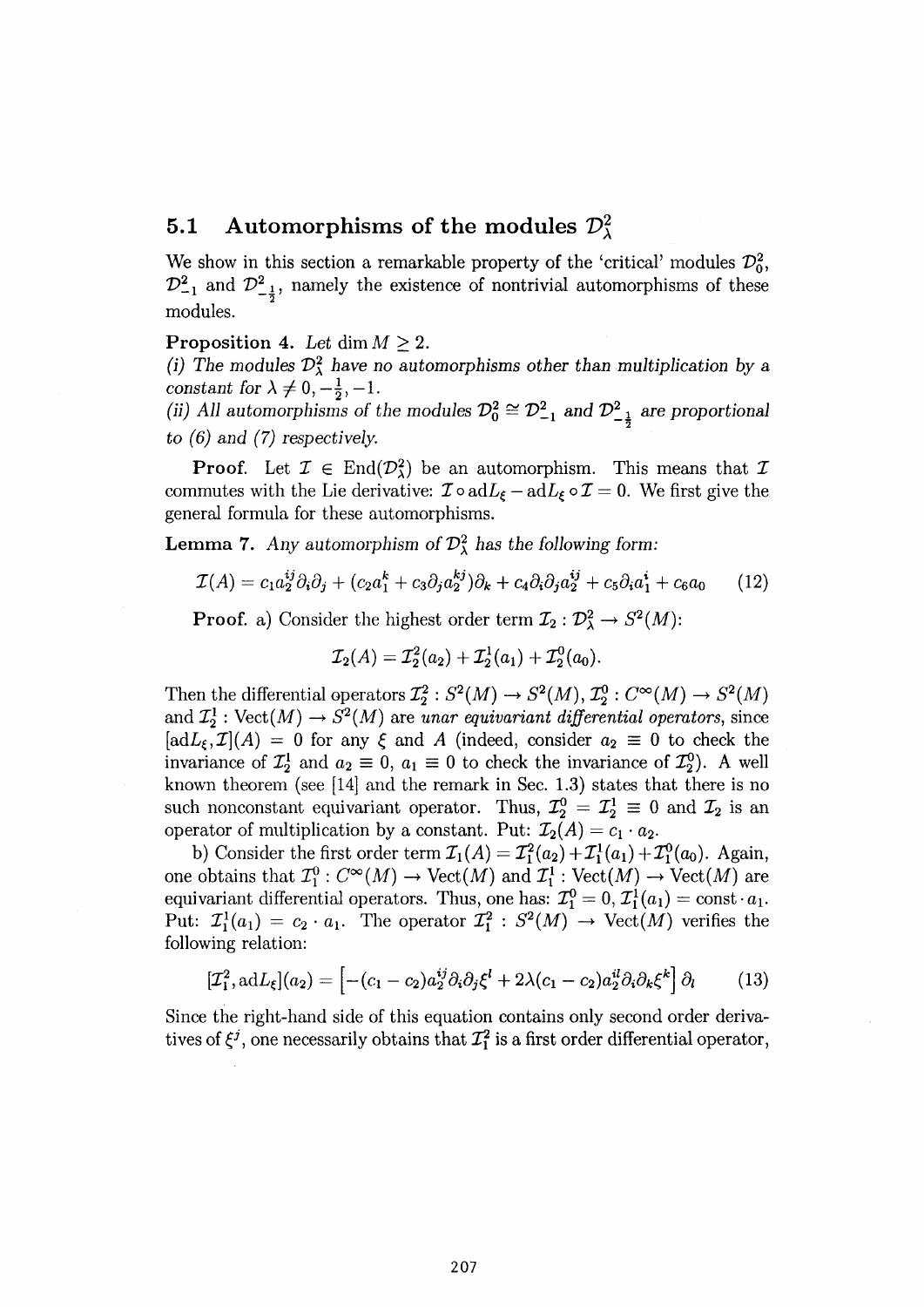namely  $\mathcal{I}_1^2(a_2) = \alpha_{ij}^{sl} \partial_s a_2^{ij} \partial_l$ . It follows easily from (13) that  $\alpha_{ij}^{sl} = \text{const} \cdot \delta_j^s \delta_i^l$ . Finally,  $\mathcal{I}_1^2(a_2)^i = c_3 \partial_j a_2^i$ .

c) In the same way, for the last term  $\mathcal{I}_0(A) = \mathcal{I}_0^2(a_2) + \mathcal{I}_0^1(a_1) + \mathcal{I}_0^0(a_0)$ , one gets:  $\mathcal{I}_0^0(a_0) = \text{const} \cdot a_0$ ,  $\mathcal{I}_0^1(a_1) = \text{const} \cdot \partial_k a_1^k$  and  $\mathcal{I}_0^2(a_2) = \text{const} \cdot \partial_i \partial_j a_2^{\prime \prime}$ . Lemma 7 is proven.

To finish the proof of Proposition 4, substitute the expression (12) for  $\mathcal I$ into the equation  $[adL_{\xi}, \mathcal{I}]$ . The result reads:

$$
\begin{array}{rcl}\n[\n\text{ad}L_{\xi}, \mathcal{I}](A)^{ij}_{2} & = & 0 \\
[\n\text{ad}L_{\xi}, \mathcal{I}](A)^{l}_{1} & = & (c_{2} + c_{3} - c_{1})a^{ij}_{2}\partial_{i}\partial_{j}\xi^{l} \\
& & + (c_{3} + 2\lambda(c_{1} - c_{2}))a^{li}_{2}\partial_{i}\partial_{k}\xi^{k} \\
[\n\text{ad}L_{\xi}, \mathcal{I}](A)_{0} & = & (c_{5} - \lambda(c_{2} - c_{6}))a^{r}_{1}\partial_{r}\partial_{k}\xi^{k} \\
& & + (2c_{4} + (1 + 2\lambda)c_{5} + \lambda(c_{6} + c_{1}))a^{ij}_{2}\partial_{i}\partial_{j}\partial_{k}\xi^{k} \\
& & + (c_{4} + c_{5})\partial_{r}(a^{ij}_{2})\partial_{i}\partial_{j}\xi^{r}\n\end{array}
$$

This expression must vanish for any  $\xi$  and  $A$ , yielding the following conditions for the constants  $c_1, \ldots, c_6$ :

$$
\begin{cases}\nc_2 + c_3 - c_1 = 0 \\
c_3 - 2\lambda(c_2 - c_1) = 0 \\
c_5 + \lambda(c_2 - c_6) = 0 \\
2c_4 + (1 - 2\lambda)c_5 - \lambda(c_6 - c_1) = 0 \\
2c_4 - 2\lambda c_5 + \lambda c_3 = 0 \\
c_4 + c_5 = 0\n\end{cases}
$$

If  $\lambda \neq 0, -\frac{1}{2}, -1$ , then this system has the following solution:  $c_1 = c_2 = c_6$ ,  $c_3 = c_4 = c_5 = 0$ . Thus, in this case the modules  $\mathcal{D}^2_\lambda$  have no nontrivial automorphisms.

If  $\lambda = 0$ , then the solution is given by:  $c_1 = c_2$ ,  $c_3 = c_4 = c_5 = 0$  and is a free parameter. One obtains the formula (6).

If  $\lambda = -\frac{1}{2}$ , then the solution is given by:  $c_1 = c_6$ ,  $c_3 = 2c_4$ ,  $c_2 + c_3 = c_6$ and  $c_4 + c_5 = 0$ . This corresponds to the formula (7) for the automorphisms of  $\mathcal{D}_{-\frac{1}{2}}$ .

Proposition 4 and Theorem 2 are proven.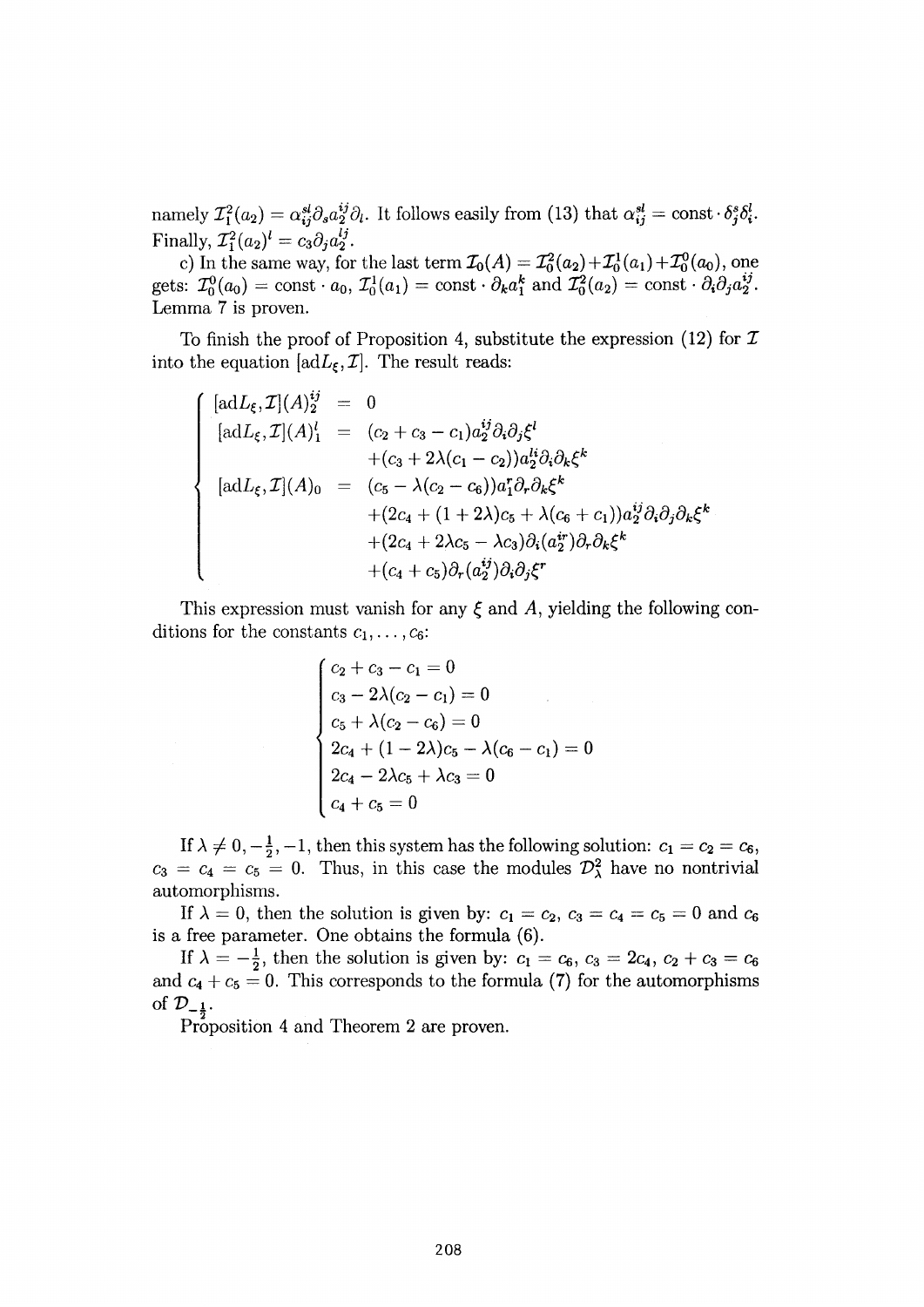**B.** dim  $M = 1$ .

In the one-dimensional case, for each  $\lambda \neq 0, -1$ , there exists a twoparameter family of automorphisms of  $\mathcal{D}^2_\lambda$ . For each value  $\lambda = 0, -1$  there exists a three-parameter family. These facts follow from the normal form  $(10)$  of the Vect $(M)$ -action.

## **6 Discussion**

#### **6.1 A few ideas around quantization**

May be, the most interesting corollary of Theorem 1 is the existence of two exceptional modules of second order differential operators:  $\mathcal{D}_0^2$  and  $\mathcal{D}_{-1}^2$ . **2**   $R_{\text{R}}$   $\sim$   $\frac{1}{2}$ .

However, these modules are of a great interest, e.g. in geometric quantization. So, to obtain such a mapping one needs an additional structure on  $M<sub>z</sub>$ 

Given a linear connection  $\Gamma_{ij}^k$  on M, it is possible to define a Vect(M)equivariant linear mapping:

$$
\mathcal{L}_{\Gamma}: \mathcal{D}_0^2 \to \mathcal{D}_{-\frac{1}{2}}^2 \tag{14}
$$

Let us give here the complete list of such mappings which are polynomial in  $\Gamma_{ij}^k$  and its partial derivatives.

**Theorem.** Let  $A = a_2^{ij}\partial_i\partial_j + a_1^i\partial_i + a_0 \in \mathcal{D}_0^2$ . All Vect(M)-equivariant linear *mappings* (14) *polynomially depending on*  $\tilde{\Gamma}^k_{ij}$  and its partial derivatives are *given by:* 

$$
\begin{cases}\n\tilde{a}_{2}^{ij} = a_{2}^{ij} \\
\tilde{a}_{1}^{i} = \partial_{k}a_{2}^{ik} + c_{1}\nabla_{k}a_{2}^{ik} + c_{2}(a_{1}^{i} + a_{2}^{jk}\Gamma_{jk}^{i}) \\
\tilde{a}_{0} = -\frac{1}{4}\left(2\partial_{i}(a_{2}^{ij}\Gamma_{jk}^{k}) + a_{2}^{ij}\Gamma_{ik}^{k}\Gamma_{jl}^{l}\right) \\
+ c_{3}\nabla_{i}\nabla_{j}a_{2}^{ij} + c_{4}\nabla_{i}(a_{1}^{i} + a_{2}^{jk}\Gamma_{jk}^{i}) + c_{5}a_{2}^{ij}R_{ij} + c_{6}a_{0}\n\end{cases}
$$
\n(15)

where the parameters  $c_1, \ldots, c_6$  are arbitrary constants and  $R_{ij}$  is the Ricci *tensor.*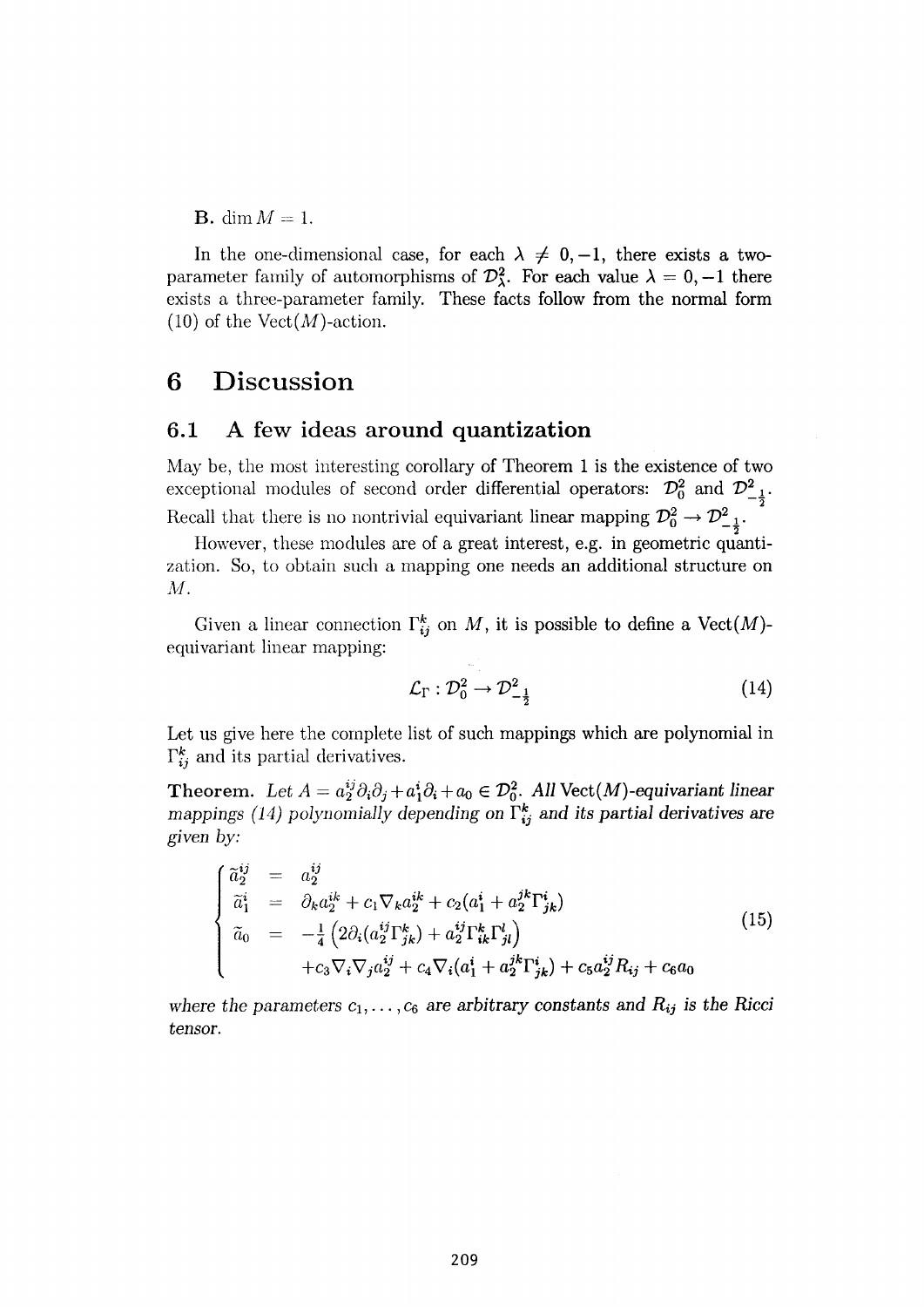**Example.** When the connection is given by a Riemannian metric  $g_{ij}$  on M, consider the Laplace operator  $\Delta = g^{ij}(\partial_i \partial_j - \Gamma^k_{ij} \partial_k) \in \mathcal{D}_0^2$ . Let  $\psi \in \mathcal{F}_{-\frac{1}{2}}$ be a  $\frac{1}{2}$ -density. One can write locally  $\psi = f \cdot (\det g)^{\frac{1}{4}}$ . The result of the mapping  $(15)$  is:

$$
\tilde{\Delta}(f\cdot(\det g)^\frac{1}{4})=(\Delta f+c_5Rf)(\det g)^\frac{1}{4}
$$

where  $R$  is the scalar curvature.

The proof of the theorem and the properties of the mapping (15) will be discussed elsewhere.

**Remark.** This result is consistent with the various quantizations of the geodesic flow on Riemannian manifolds:  $-(\Delta + cR)$  where the constant c is actually determined by the chosen quantization procedure. For example, the infinitesimal Blattner-Kostant-Sternberg pairing of real polarizations leads to  $c=-\frac{1}{6}$  [15, 17]. In the case of *n*-dimensional spheres, the pairing of complex polarizations gives  $c = - \frac{n-1}{4n}$  [13] while Weyl quantization and quantum reduction would lead to  $c = \frac{n+1}{4n}$  (see [3] for a survey).

**Remark.** So far, we have only considered linear connections; it would be interesting to find a similar construction in terms of *projective connections.*  For example, in the one-dimensional case there exists a natural mapping from  $\mathcal{D}_0^2$  to  $\mathcal{D}_\lambda^2$  using a projective connection. Fixing a Sturm-Liouville operator  $\partial^2 + u(x)$  is equivalent to fixing a projective connection. The mapping  $\mathcal{L}_u$ :  $\mathcal{D}_0^2 \rightarrow \mathcal{D}_\lambda^2$  defined by

$$
\mathcal{L}_u(a_2\partial^2 + a_1\partial + a_0) = a_2\partial^2 + (a_1 - \lambda a_2')\partial + ca_0 + \lambda a_1'
$$
  
 
$$
+ \frac{1}{3}\lambda(\lambda + 1) [a_2'' - 4ua_2]
$$

is equivariant for any  $c = \text{const.}$  Indeed, the potential  $u$  transforms via the Lie derivative as follows:  $L_{\xi}u = \xi u' + 2\xi' u + \frac{1}{2}\xi'''$  (see [2]). This construction with  $\lambda = \frac{1}{2}, 1, \frac{3}{2}, 2, \ldots$  is related to the Gelfand-Dickey bracket (see [12]).

#### **6.2 Higher order operators**

The study of the modules of differential operators leads to first cohomology groups

 $H^1$ (Vect $(M)$ ; Hom $(S^k(M), S^m(M))$ )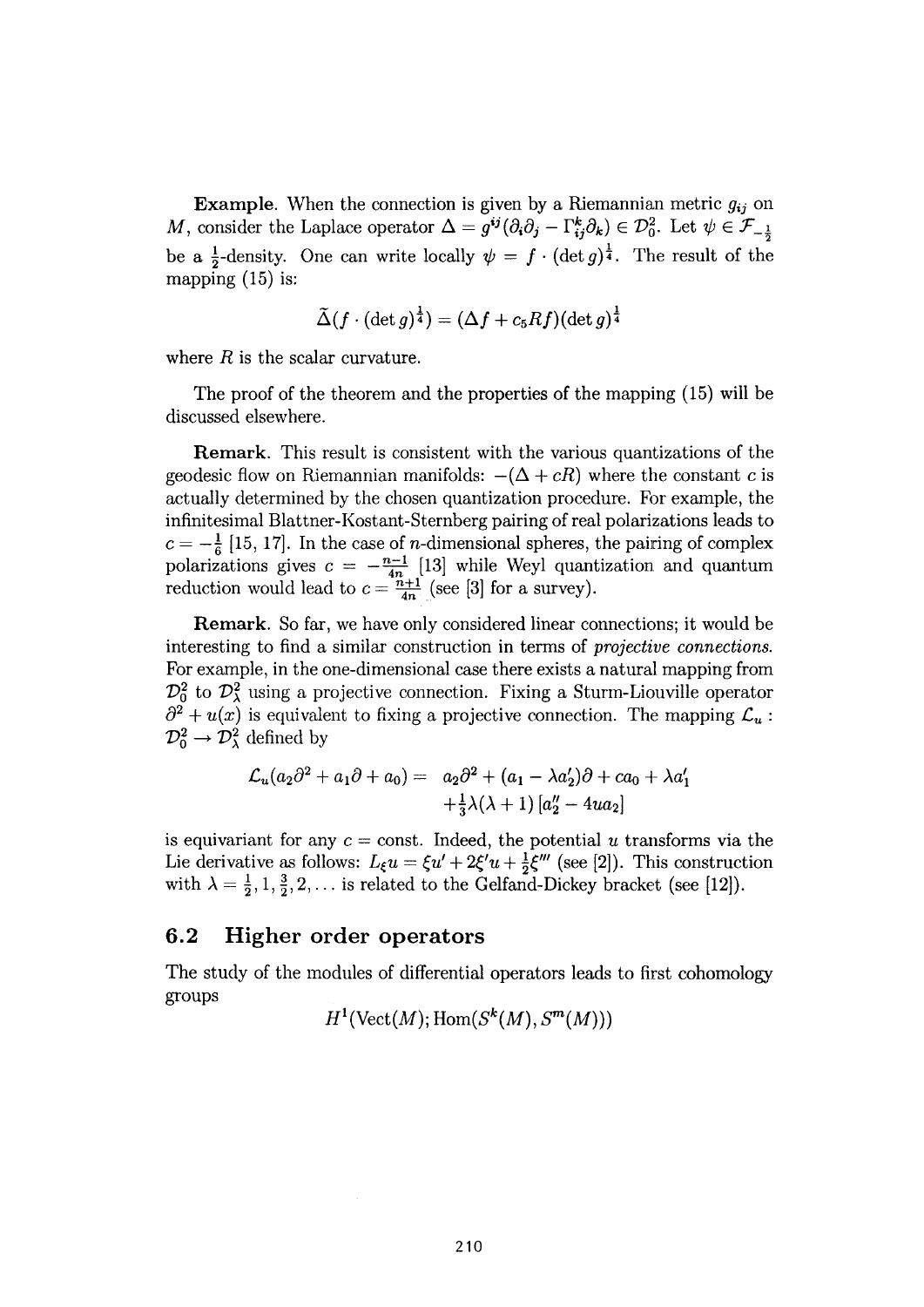where  $S^k(M)$  is the space of k-contravariant symmetric tensors on M. Calculation of these cohomology groups seems to be a very interesting open problem. In the one-dimensional case this problem is solved by Feigin and Fuks in [4] for the Lie algebra of formal vector fields.

We have almost no information about  $Vect(M)$ -module structures on the space of higher order linear differential operators. Let us formulate the main problem:

*Is it true that two spaces of n-th order differential operators on tensordensities are naturalhj isomorphic for any values of degree, except for a finite set of critical values<sup>1</sup> ?* 

A positive answer would mean that there exist higher order analogues of the Lie derivative. A negative answer would mean that second order differential operators play a special role.

The only information that we have corresponds to the case of third order differential operators on a one-dimensional manifold.

**Proposition.** *If* dim  $M = 1$ , *then the Vect(M)-module structures*  $\mathcal{D}^3$  *on the space of differential operators* 

$$
a_3\partial^3 + a_2\partial^2 + a_1\partial + a_0
$$

*are isomorphic to each other if*  $\lambda \neq 0, -1, -\frac{1}{2}, -\frac{1}{2} \pm \frac{\sqrt{2}1}{6}$ .

Notice that the value  $\lambda = -\frac{1}{2}$ , absent in the case of second order differential operators on a one-dimensional manifold, is present here.

Let us finish by two simple remarks:

1) In a particular case  $\lambda + \mu = 1$ , the modules  $\mathcal{D}_{\lambda}^{n}$  and  $\mathcal{D}_{\mu}^{n}$  are isomorphic for any n. The isomorphism is given by the conjugation.

2) The module  $\mathcal{D}_{1}^{n}$  is not isomorphic to any module  $\mathcal{D}_{\lambda}^{n}$  with  $\lambda \neq -\frac{1}{2}$ .

**Acknowledgments.** It is a pleasure to acknowledge enlightening discussions with A.A. Kirillov, Y. Kosmann-Schwarzbach, E. Mourre and C. Roger.

<sup>&</sup>lt;sup>1</sup>This problem was recently solved in  $[11]$  where it has been shown that there are no such isomorphisms (except for conjugation) if dim  $M \geq 2$ .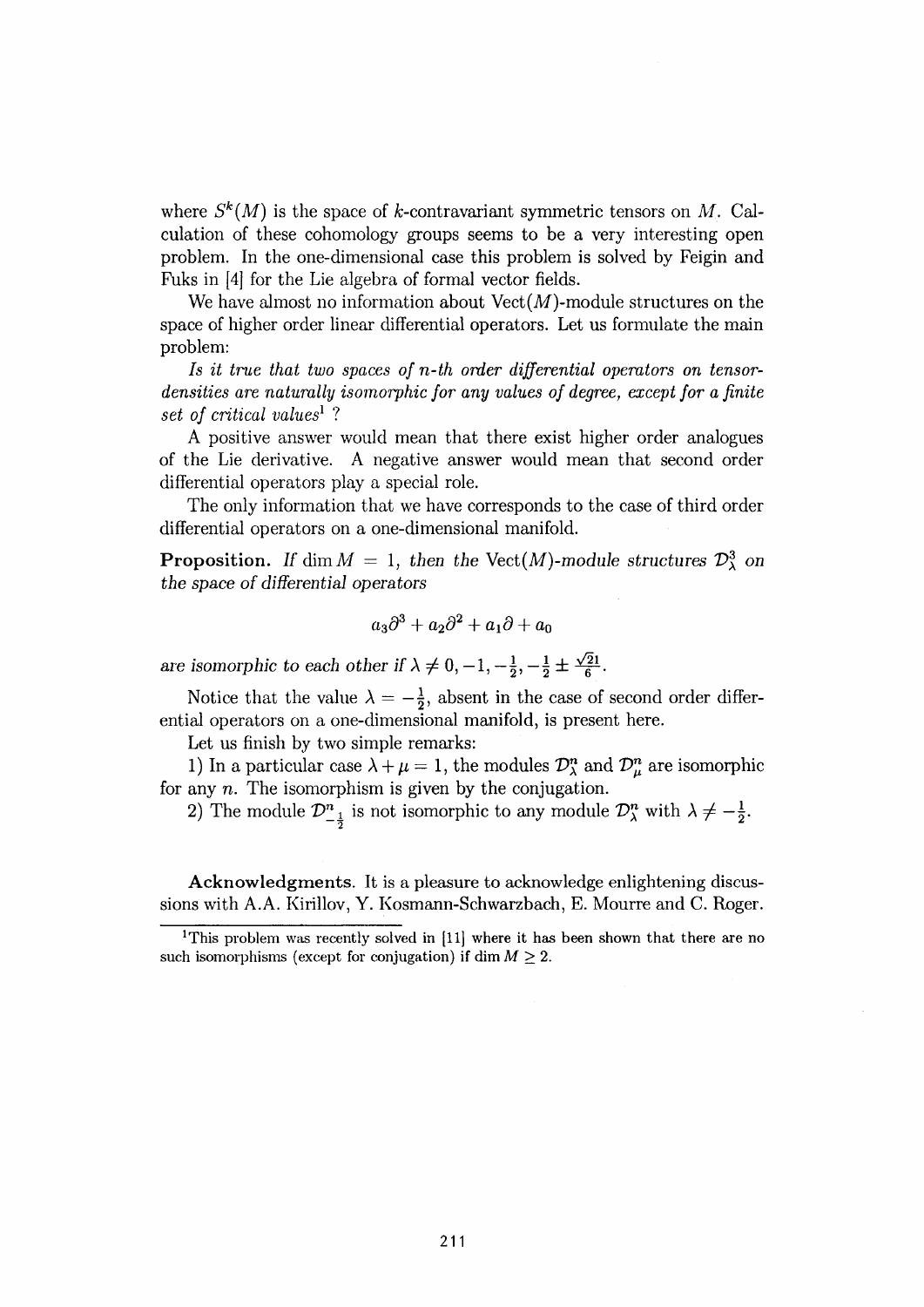## References

- [1] R.J. BLATTNER, Quantization and representation theory, *in* "Proc. Sympos. Pure Math.," Vol. 26, AMS, Providence, 145-165, 1974.
- [2] E. CARTAN , "Leçons sur la théorie des espaces à connexion projective." Gauthier-Villars, Paris, 1937.
- [3] C. DUVAL, J. ELHADAD AND G.M. TUYNMAN, The BRS Method and Geometric Quantization: Some Examples, *Comm. Math. Phys.* 126  $(1990)$ , 535-557.
- [4] B.L. FEIGIN, D.B. FUKS, Homology of the Lie algebra of vector fields on the line, *Func. Anal. Appl.* **14** (1980), 201-212.
- [5] D.B. FUKS , "Cohomology of infinite-dimensional Lie algebras," Consultants Bureau, New York, 1987.
- [6] A.A . KIRILLOV, Infinite dimensional Lie groups: their orbits, invariants and representations. The geometry of moments, *in* "Lecture Notes in Math." Vol. 970, Springer-Verlag, 1982.
- [7] A.A . KlRlLLOV, Geometric Quantization, *in* "Encyclopedia of Math. Sci.," Vol. 4, Springer-Verlag, 1990.
- [8] A.A . KlRlLLOV, Invariant Differential Operators over Geometric Quantities, *in* "Modern Problems in Mathematics," VINITI (in Russian), Vol. 16, 1980.
- [9] B. KOSTANT , Quantization and Unitary Representations, *in* "Lecture Notes in Math.," Springer-Verlag, Vol. 170, 1970.
- [10] B. KOSTANT, Symplectic Spinors, *in* "Symposia Math.," Vol. 14, London, Acad. Press, 1974.
- [11] P.B.A. LECOMTE , P. MATHONET , E. TUSSET, Comparison of some modules of the Lie algebra of vector fields, Preprint Univ. of Liège, 1995.